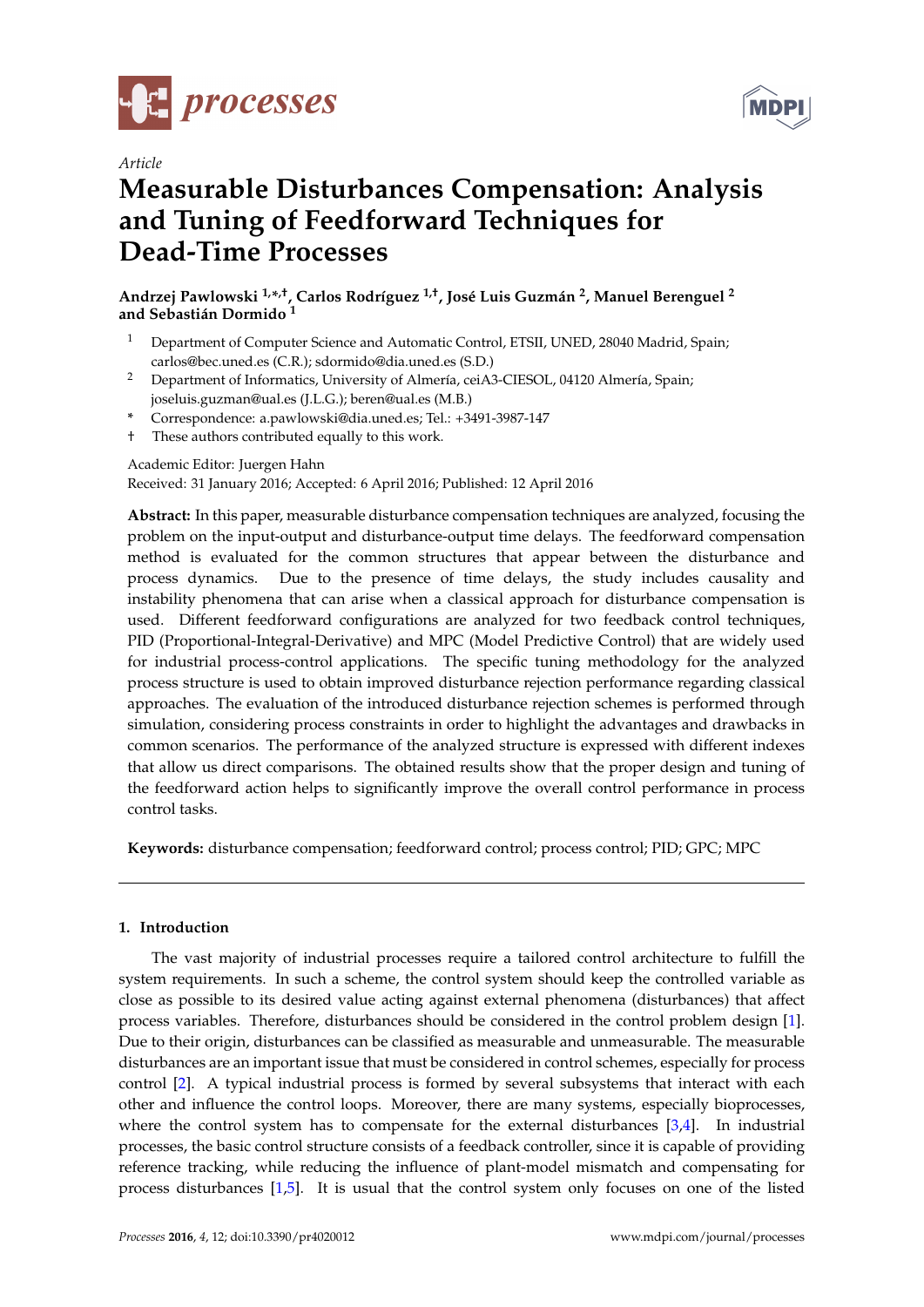Feedforward from measurable disturbances was first used for drum-level control of tanks connected in series in 1925 [\[7\]](#page-18-6). Many of the other early applications were related to distillation columns' control [\[8,](#page-18-7)[9\]](#page-18-8). Nowadays, feedforward control is widely used as a complement to feedback to improve measurable disturbance compensation. In fact, this mechanism is implemented in most distributed control systems [\[1\]](#page-18-0).

measurable disturbances, a feedforward scheme is usually introduced.

The ideal feedforward controller is computed as the quotient between the disturbance and the plant dynamics. However, this compensation is seldom realizable, e.g., a dead time may not be inverted. This drawback moved some authors to develop more sophisticated tuning rules during the past few decades. In [\[8\]](#page-18-7), an open-loop design procedure for lead-lag feedforward filters was proposed. First, the static gain of the filter is obtained from pure static models. After that, the time constants are computed to reduce the integral error of the open-loop response without taking into account the effect of the feedback controller. Similar open-loop design strategies were also proposed by [\[7](#page-18-6)[,10\]](#page-18-9).

Successive works dealt with the drawback of not taking into account the feedback controller at the design stage. In [\[11\]](#page-18-10), an additional feedforward control signal is also added to the feedback control error for decoupling purposes. In contrast, a least-squares procedure was introduced in [\[12\]](#page-18-11) to obtain the parameters of the feedforward controller that minimize the norm of the disturbance residual output for a given feedback controller. Recently, robust feedforward control was also introduced. The interested reader is referred to [\[13,](#page-18-12)[14\]](#page-18-13) and [\[15](#page-18-14)[,16\]](#page-19-0) for the standard and internal model control approach, respectively, and to [\[17\]](#page-19-1) for a quantitative feedback theory approach.

The so far commented design strategies rely on an optimization procedure to obtain the feedforward controller parameters. Nevertheless, as occurs with PID (Proportional-Integral-Derivative) control, most industrial controllers are implemented within a fixed structure [\[1\]](#page-18-0), thus leading to a need for analytical tuning rules to deal with typically low-order processes. Portable simple tuning rules for lead-lag feedforward filters were introduced in [\[2](#page-18-1)[,6](#page-18-5)[,18\]](#page-19-2) assuming that the plant dynamics are modeled with first-order plus dead time systems and considering step-like disturbances.

In industrial practice, PID controllers are widely used. This is due to their efficacy, relatively low complexity and numerous tuning methods [\[1\]](#page-18-0). In such a scheme, the feedback control loop is extended with classical feedforward to provide an anticipated action to provide the measurable disturbance compensation. This classical scheme can provide significant improvements in the overall control performance. However, this is possible only in very limited situations, since the feedforward compensator must result in an implementable structure. When a feedforward compensator results in a non-realizable structure, a special tuning procedure is required to take full advantage of this technique. This is especially visible in processes that are characterized by input-output and disturbance-output time delays. As previously mentioned, the feedforward tuning methodology attracts the attention of many researches, since important advantages can be obtained when the proper set up of feedforward action is used. In this work, the tuning guidelines provided in [\[14](#page-18-13)[,18](#page-19-2)[,19\]](#page-19-3) are used, since they introduce a methodology that significantly improves the feedforward control performance.

On the other hand, the MPC (Model Predictive Control) approach is frequently used in process control, since it provides a unified solution for feedback and feedforward control, where most of the problems discussed above are solved intrinsically thanks to the form of the control approach. Moreover, the MPC techniques can consider many process constraints in an intrinsic way, since the control signal is computed through an optimization procedure. All of these features and possibilities to deal with multivariable systems makes MPC a powerful tool in industrial applications. From the disturbance compensation point of view, the most important advantages of MPC controllers are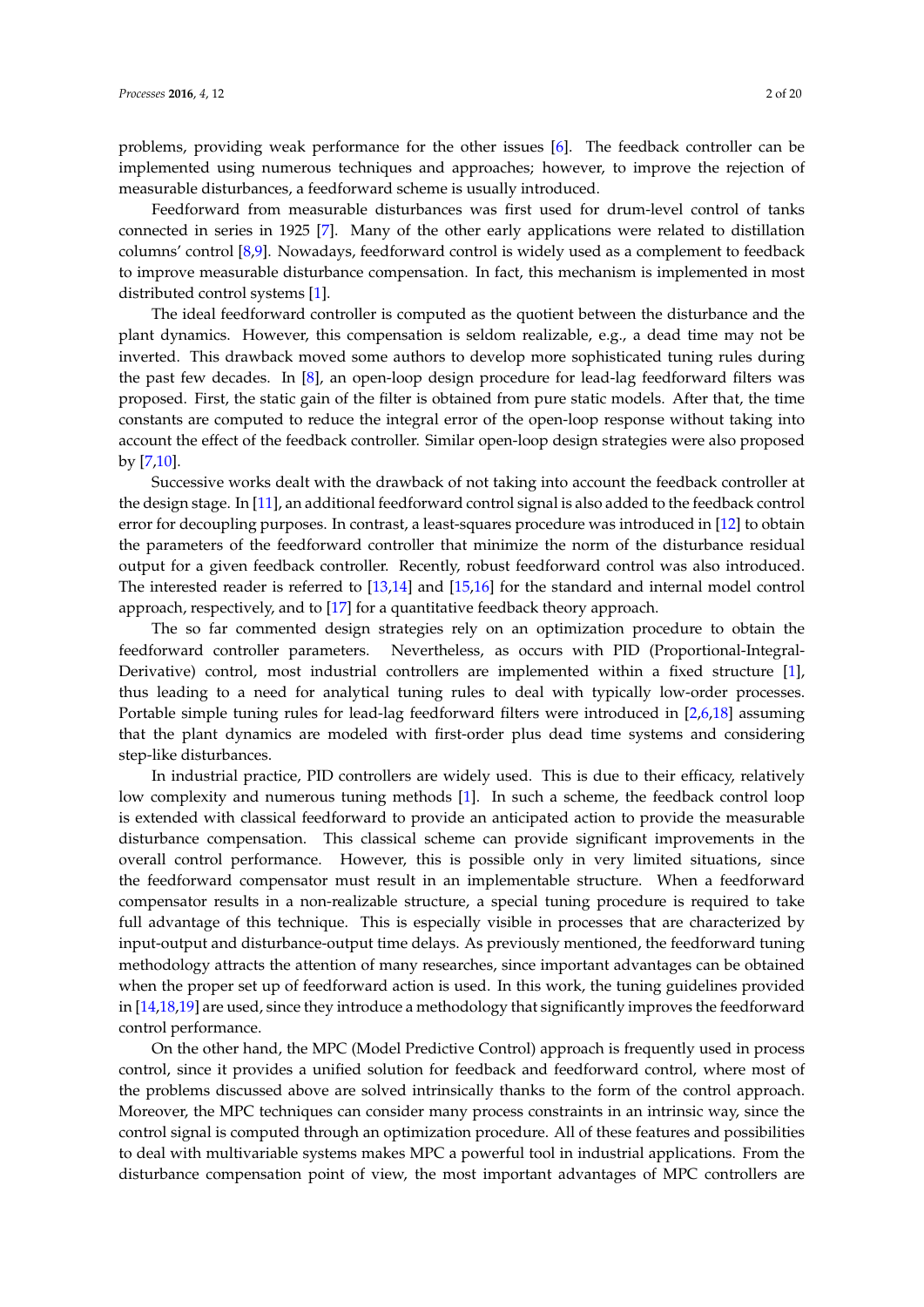related to the incorporation of future disturbance information [\[20,](#page-19-4)[21\]](#page-19-5). The MPC feedback and feedforward co-design procedure results in a tradeoff, where the controller tuning procedure is carried out taking into account the most important aspects. There exist several MPC formulations that can be used for disturbance compensation analysis providing the specific methodology in accordance with the analyzed features [\[17,](#page-19-1)[22,](#page-19-6)[23\]](#page-19-7). In [\[3,](#page-18-2)[22,](#page-19-6)[24\]](#page-19-8), it was shown that the optimal MPC controller setup for disturbance attenuation results in high bandwidths in the feedback loop, and it is necessary to compensate this issue. Considering the aforementioned feature of the MPC feedforward compensator, in this work, we use the modified GPC (Generalized Predictive Control) scheme and tuning provided in [\[3\]](#page-18-2). Such a configuration provides a two-degree-of-freedom control scheme within the Filtered Smith Predictor (FSP)-based GPC [\[25\]](#page-19-9), that improves the robustness capabilities of the resulting controller.

Taking into account the importance of the disturbance compensation problem and previous aspects, in this work, we focus on the processes, the dynamics of which involves the time delays. The analyzed configurations are focused on control problems related to process input-output and disturbance-output time delays. It is well known that time delays are a natural part of numerous processes. From the classical feedforward approach point of view, the presence of time delays may lead to a sluggish response, non-implementable structures and even result in unstable control. The typical solution for such systems is able to compensate the disturbance in an ineffective way (usually, only the invertible part is implemented). Despite this, the feedforward control schemes for dead time processes have not attracted much attention [\[26\]](#page-19-10). For this reason, in this work, the feedforward control problem for those processes is analyzed, and as a result, the control problem is reduced to a few configurations that can arise for such systems. Once the possible configurations are isolated, the feedforward compensators are evaluated for control schemes where PID and MPC approaches are used as feedback controllers. To this end, improved tuning methods are used for each approach. Several simulations are provided to highlight the main features, and a comparison using some performance indexes is performed [\[27\]](#page-19-11).

The paper is organized as follows. The feedforward control problem is presented in Section [2,](#page-2-0) where a traditional feedback plus feedforward control loop and implicit disturbance compensation mechanisms of GPC are shown. Section [3](#page-6-0) is devoted to explain the tuning rules for each approach considering different process configurations. Simulation examples to illustrate the responses of PID plus feedforward and the implicit GPC compensator are shown in Section [4.](#page-10-0) Additionally, several control performance indexes are computed for different process configurations and compared in this section. Finally, the paper ends with some conclusions on the analyzed structures [\[23\]](#page-19-7).

#### <span id="page-2-0"></span>**2. Problem Statement**

As mentioned previously, the feedforward compensation technique is not a new approach and is widely used in industrial applications (the feedforward completion technique is summarized in Appendix [A\)](#page-16-0). In this work, the the analysis of process disturbance is focused on the systems where the involved dynamics contains time delays, which make the classical feedforward approach less effective. For this reason, the two process transfer functions are modeled as first-order systems with time delay (see Appendix [A](#page-16-0) for more details), *i.e.*,

<span id="page-2-1"></span>
$$
P_u(s) = \frac{K_u}{1 + sT_u}e^{-sL_u}, \qquad P_v(s) = \frac{K_v}{1 + sT_v}e^{-sL_v}
$$
 (1)

There are, of course, processes that are not well described by these simple transfer functions; but, for process control applications, this structure is mostly good enough, and it has become the standard model in process control applications.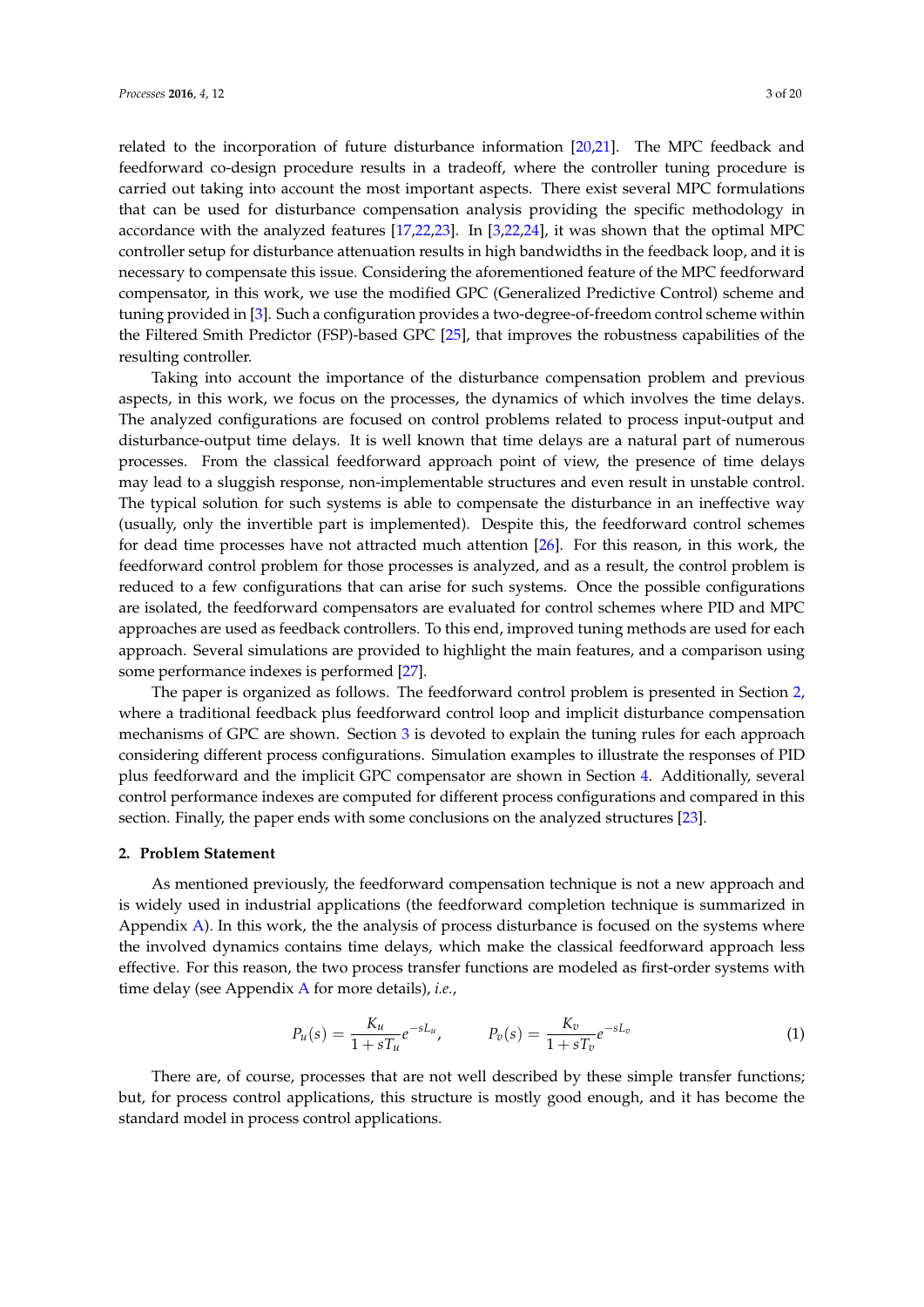From the feedforward control structure point of view, the previous assumption leads to three cases that can be formed considering the difference between input-output and disturbance-output time delays  $\rho = L_u - L_v$ :

$$
\rho<0, \quad \rho=0, \quad \rho>0,
$$

These cases determine the basic configurations of the feedforward compensator that should be considered in the design method. For the first two cases,  $\rho < 0$  and  $\rho = 0$ , feedforward compensators are implementable. The last case,  $\rho > 0$ , represents the situation where the classical feedforward compensator is not realizable. Therefore, detailed analysis of the aforementioned configurations is presented, considering feedback controllers. First, the feedforward plus PID feedback controller is analyzed, highlighting the most important features. Next, the GPC approach is deeply analyzed and contrasted with classical compensators.

### *2.1. Feedback Plus Feedforward Controllers*

First, low-order feedback and feedforward controllers are used. We consider that the feedback controller is a PI or PID controller, such that:

<span id="page-3-0"></span>
$$
C(s) = K\left(1 + \frac{1}{sT_i} + sT_d\right)
$$
 (2)

where *K* is the proportional gain,  $T_i$  is the integral time and  $T_d$  is the derivative time ( $T_d = 0$  in the case of a PI controller). Note that this is a basic structure used for analysis and design. In the real implementation, features like filters, anti-windup and limitations must be added.

Moreover, we also assume that the feedforward compensator is a lead-lag filter with a dead time (note that more complex structures are seldom used [\[28\]](#page-19-12)), such that:

<span id="page-3-1"></span>
$$
C_{ff}(s) = K_{ff} \frac{1 + sB_{ff}}{1 + sT_{ff}} e^{-sL_{ff}},
$$
\n(3)

being  $K_{ff}$  the static gain,  $-1/B_{ff}$  the zero,  $-1/T_{ff}$  the pole and  $L_{ff}$  the dead time. Note that perfect disturbance compensation is achieved for  $K_{ff} = K_v/K_u$ ,  $B_{ff} = T_u$ ,  $T_{ff} = T_v$  and  $L_{ff} = -\rho$ . However, since a negative dead time may appear, further analysis is required.

Hereafter, it is assumed that the feedback controller Equation [\(2\)](#page-3-0) is designed to fulfill some closed-loop specifications, being the feedforward controller Equation [\(3\)](#page-3-1) the sole tunable component for the measurable disturbance compensation problem.

## <span id="page-3-2"></span>*2.2. Extended GPC with Implicit Feedforward Compensator*

In this section, the extended GPC with the implicit feedforward compensator is shown, since this approach is used for the analyzed processes with time delays. The classic GPC with the feedforward compensator is summarized in Appendix [B.](#page-17-0) The analysis provided below is a straightforward continuation of this from Appendix [B.](#page-17-0)

Notice that matrix **H** depends on the relative difference between the input-output time delay and disturbance-output time delay,  $\rho_d = d - d_v$ . This leads to three different structures for matrix **H** based on the sign of *ρ<sup>d</sup>* :

$$
\rho_d < 0 \qquad \qquad \rho_d = 0
$$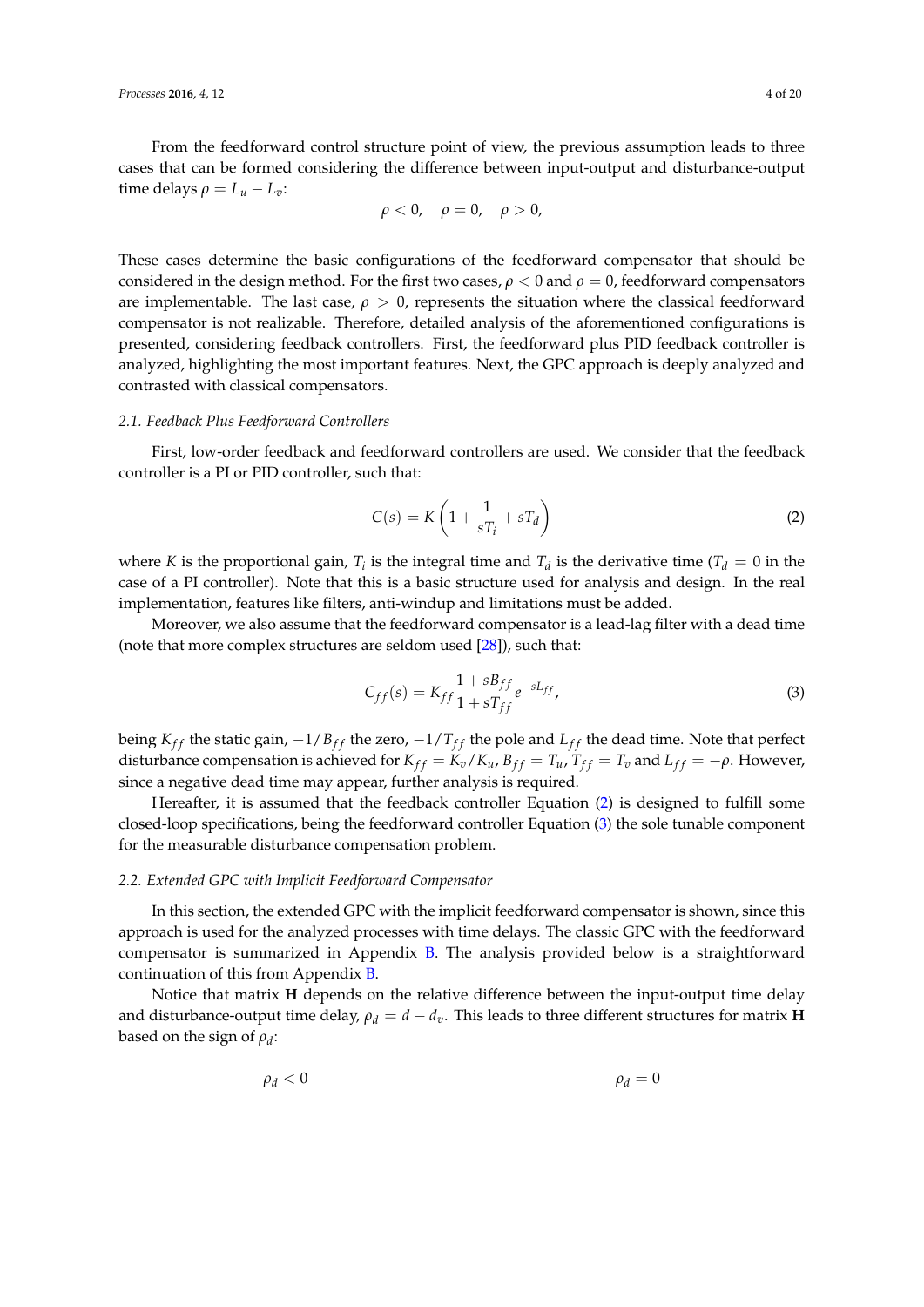$$
\mathbf{H} = \left[\begin{array}{ccccc} 0 & 0 & 0 & 0 & 0 & 0 \\ 0 & 0 & 0 & 0 & 0 & 0 \\ \cdots & \cdots & \cdots & \cdots & \cdots & \cdots \\ 0 & 0 & 0 & 0 & 0 & 0 \\ h_0 & 0 & 0 & 0 & 0 & 0 \\ \vdots & \ddots & 0 & 0 & 0 & 0 \\ h_{N+\rho_d-1} & \cdots & h_0 & 0 & 0 & 0 \end{array}\right] \begin{matrix} h_0 & 0 & 0 & 0 & 0 & 0 \\ h_1 & \ddots & 0 & 0 & 0 & 0 \\ \vdots & \vdots & \ddots & \ddots & 0 & 0 \\ h_N & \vdots & \vdots & \ddots & \ddots & 0 \\ h_{N-1} & h_{N-2} & \cdots & h_1 & h_0 \end{matrix}
$$

$$
\rho_d>0
$$

|  | $h_{\rho_d}$                      | $h_{\rho_d-1}$ | $\cdots$ | $h_0$    |                |              |                                                                                                                                                 |  |
|--|-----------------------------------|----------------|----------|----------|----------------|--------------|-------------------------------------------------------------------------------------------------------------------------------------------------|--|
|  | $h_{\rho_d+1}$                    | $h_{\rho_d}$   |          |          |                |              |                                                                                                                                                 |  |
|  |                                   |                |          |          |                |              | $\begin{array}{ccc} \vdots & \vdots & \ddots & h_1 \\ \vdots & \vdots & \ddots & \vdots \end{array} \begin{array}{c} h_1 \\ \rho_a \end{array}$ |  |
|  |                                   |                |          |          |                |              |                                                                                                                                                 |  |
|  |                                   |                |          |          |                |              |                                                                                                                                                 |  |
|  | $h_{N+\rho_d-1}$ $h_{N+\rho_d-2}$ |                |          | $\cdots$ | $h_{\rho_d-1}$ | $h_{\rho_d}$ |                                                                                                                                                 |  |

where  $h_i$  are the coefficients of the **H** matrix obtained from the delay free disturbance response shifted in accordance to  $\rho_d$ . The previous prediction equation can be expressed as:

<span id="page-4-0"></span>
$$
\hat{\mathbf{y}} = \mathbf{G}\mathbf{u} + \mathbf{H}\mathbf{v} + \mathbf{f}; \qquad \mathbf{f} = \mathbf{G}_{\mathbf{p}}\Delta u(t-1) + \mathbf{H}_{\mathbf{p}}\Delta v(t) + \mathbf{S}y(t)
$$
\n(4)

**Gp**, **Hp** and **S** are matrices of polynomials that are used to calculate the contribution to future process outputs of the past and present values of the process output, disturbance and control signal values (see [\[29\]](#page-19-13) for more details). Then, Equation [\(4\)](#page-4-0) becomes:

$$
\hat{\mathbf{y}} = \mathbf{G}\mathbf{u} + \mathbf{H}\mathbf{v} + \mathbf{G}_{\mathbf{p}}u_p + \mathbf{H}_{\mathbf{p}}v_p + \mathbf{S}y_p \tag{5}
$$

where  $u_p = \Delta u(t-1)$ ,  $v_p = \Delta v(t)$  and  $y_p = y(t)$  for simplicity.

Hence, the solution of the GPC controller is obtained minimizing *J* with respect to **u**, which leads to:

<span id="page-4-2"></span>
$$
\mathbf{u} = \mathbf{K}^{-1} (\mathbf{G}^{\top} \mathbf{w} - \mathbf{G}^{\top} \mathbf{S} y_p - \mathbf{G}^{\top} \mathbf{G}_p u_p - \mathbf{G}^{\top} \mathbf{H} \mathbf{v} - \mathbf{G}^{\top} \mathbf{H}_p v_p)
$$
(6)

where  $\mathbf{K} = \mathbf{Q}_{\lambda} + \mathbf{G}^{\top} \mathbf{G}$ .

Finally, according to the receding horizon strategy, only the first value of **u** is computed, ∆*u*(*t*). Hence, if **k** is the first row of matrix **K**−<sup>1</sup> , ∆*u*(*t*) is given by:

<span id="page-4-1"></span>
$$
\Delta u(t) = \mathbf{k} \mathbf{G}^{\top} \mathbf{w} - \mathbf{k} \mathbf{G}^{\top} \mathbf{S} y_p - \mathbf{k} \mathbf{G}^{\top} \mathbf{G}_p u_p - \mathbf{k} \mathbf{G}^{\top} \mathbf{H} \mathbf{v} - \mathbf{k} \mathbf{G}^{\top} \mathbf{H}_p v_p \tag{7}
$$

which is the well-known unconstrained control law for the GPC algorithm, including future knowledge of references and measurable disturbances. Remember that when constraints are taken into account, there is no explicit solution, and an optimization problem must be solved using a quadratic cost function with linear inequality and equality constraints [\[29\]](#page-19-13).

The resulting unconstrained control law described by Equation [\(7\)](#page-4-1) can be used to analyze the GPC algorithm from a block diagram point of view. Notice that the different terms in Equation [\(7\)](#page-4-1) can be expressed as a set of different polynomials in the operator *z* that multiply the signals  $w(t)$ ,  $y(t)$ , ∆*u* and ∆*v*(*t*), respectively. Thus, Equation [\(7\)](#page-4-1) can be expressed as:

$$
\Delta u(t) = m(z)w(t) + n(z)y(t) + l(z)\Delta u(t) + (\alpha_f(z) + \alpha_p(z))\Delta v(t)
$$
\n(8)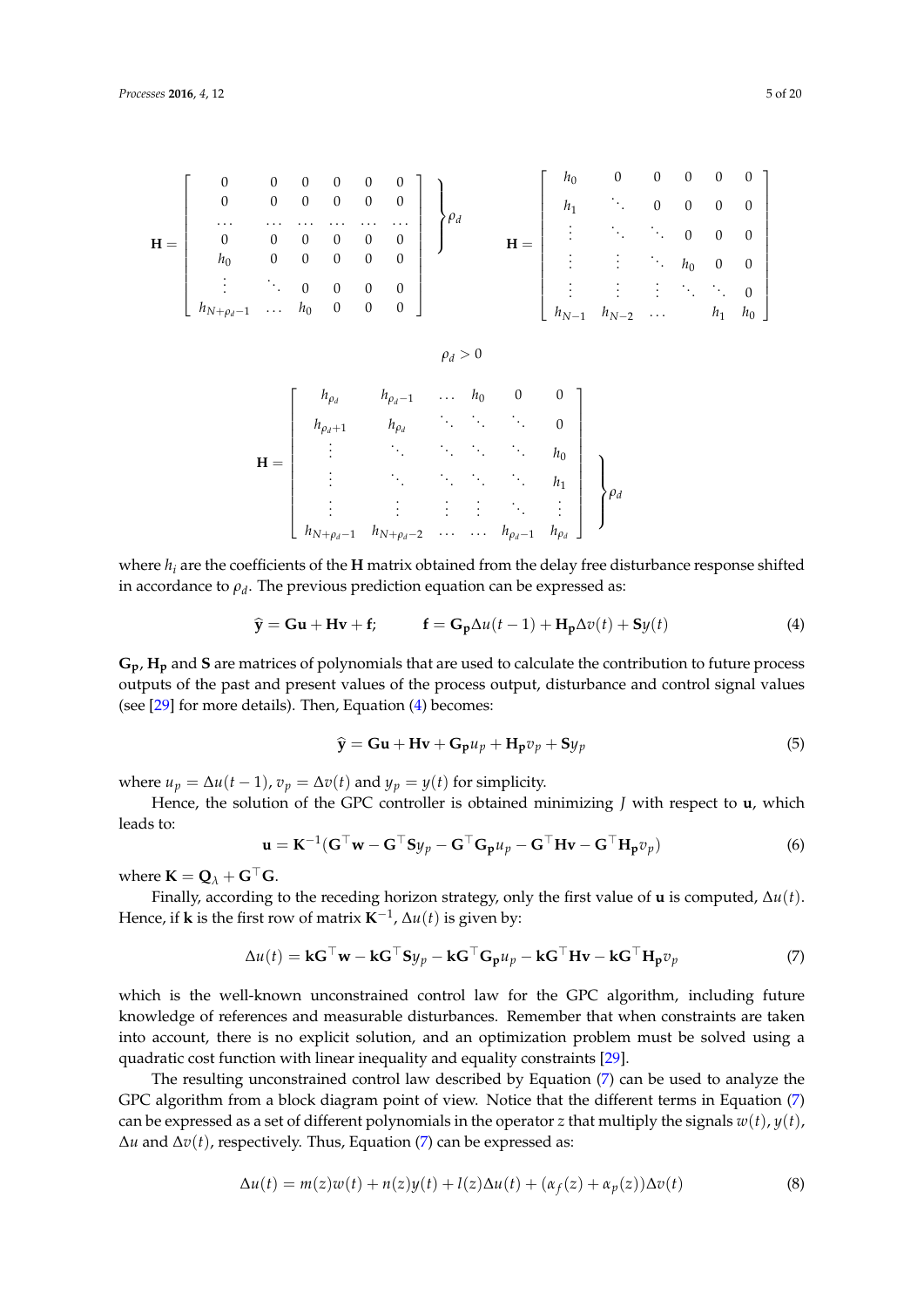with:

$$
m(z) = kG^{\top}p_{z}(z) = m_{1}z^{d+1} + m_{2}z^{d+2} + \dots + m_{N}z^{d+N}
$$

$$
p_{z}(z)^{\top} = [z^{d+1}, z^{d+2}, \dots, z^{d+N}]
$$

$$
n(z) = -kG^{\top}S = n_{1} + n_{2}z^{-1} + \dots + n_{na+1}z^{-na}
$$

$$
l(z) = -kG^{\top}G_{p} = l_{1}z^{-1} + l_{2}z^{-2} + \dots + l_{nb+d}z^{-(nb+d)}
$$

Moreover,  $\alpha_p$  and  $\alpha_f$  are, respectively, polynomials, including the coefficients of the past ( $-\mathbf{kG}^{\top}\mathbf{H_p}$ ) and future (−**kG**>**H**) values of the disturbance, which are calculated in different ways depending on the relation between the process input-output dead time, *d*, and the disturbance-output dead time, *d*<sup>*v*</sup>. As a consequence, the *α*<sub>*p*, *f*</sub> polynomials have the following forms:

a) 
$$
\rho_d < 0
$$

$$
\alpha_p(z) = \begin{cases} \alpha_{p_1}, & (nd + d_v) = 1 \\ \alpha_{p_1} + \alpha_{p_2} z^{-1} + \ldots + \alpha_{p_{(nd + d_v)}} z^{-(d_v + nd - 1)}, & (nd + d_v) > 1 \\ \alpha_f(z) = \alpha_{f_1} z^1 + \alpha_{f_1} z^2 + \ldots + \alpha_{f_{N - (d_v - d + nd)}} z^{N - (d_v - d + nd)} \end{cases}
$$

b)  $\rho_d = 0$ 

$$
\alpha_{p(z)} = \begin{cases}\n0, & (nd + d_v) = 0 \\
\alpha_{p_1}, & (nd + d_v) = 1 \\
\alpha_{p_1} + \alpha_{p_2}z^{-1} + \dots + \alpha_{p_{(nd + d_v)}}z^{-(d_v + nd - 1)}, & (nd + d_v) > 1 \\
\alpha_f(z) = \alpha_{f_1}z^1 + \alpha_{f_1}z^2 + \dots + \alpha_{f_N}z^N\n\end{cases}
$$

c)  $\rho_d > 0$ 

$$
\alpha_p(z) = \begin{cases}\n0, & (nd + d_v) = 0 \\
\alpha_{p_1}, & (nd + d_v) = 1 \\
\alpha_{p_1} + \alpha_{p_2}z^{-1} + \ldots + \alpha_{p_{(nd + d_v)}}z^{-(d_v + nd - 1)}, & (nd + d_v) > 1 \\
\alpha_f(z) = \alpha_{f_1}z^{(d - d_v)} + \alpha_{f_1}z^{(d - d_v) + 1} + \ldots + \alpha_{f_N}z^{(d - d_v) + N}\n\end{cases}
$$

In the previous equations, *na*, *nb* and *nd* are the degrees of the polynomials *A*, *B* and *D* in Equation [\(A3\)](#page-17-1), respectively. Notice that  $\alpha_p$  and  $\alpha_f$  polynomials can be grouped into  $\alpha = \alpha_p + \alpha_f$ , considering past and future values of the measurable disturbance. Thus, considering the previous polynomial representation, the GPC control law can be interpreted by the block diagram scheme presented in Figure [1.](#page-6-1) Then, from this figure, it can be observed that the resulting scheme has a typical feedback plus feedforward control, as shown in Figure [A1.](#page-6-1) Hence, this interpretation allows one to clearly observe the internal feedforward structure of the GPC control algorithm and how the disturbance effect is managed in a similar way as a classical feedforward compensator. Furthermore, unlike a classical feedforward compensator, the prediction capabilities of the internal feedforward action can be also noticed through the use of future disturbance estimations, **v**, by means of the polynomial *α<sup>f</sup>* .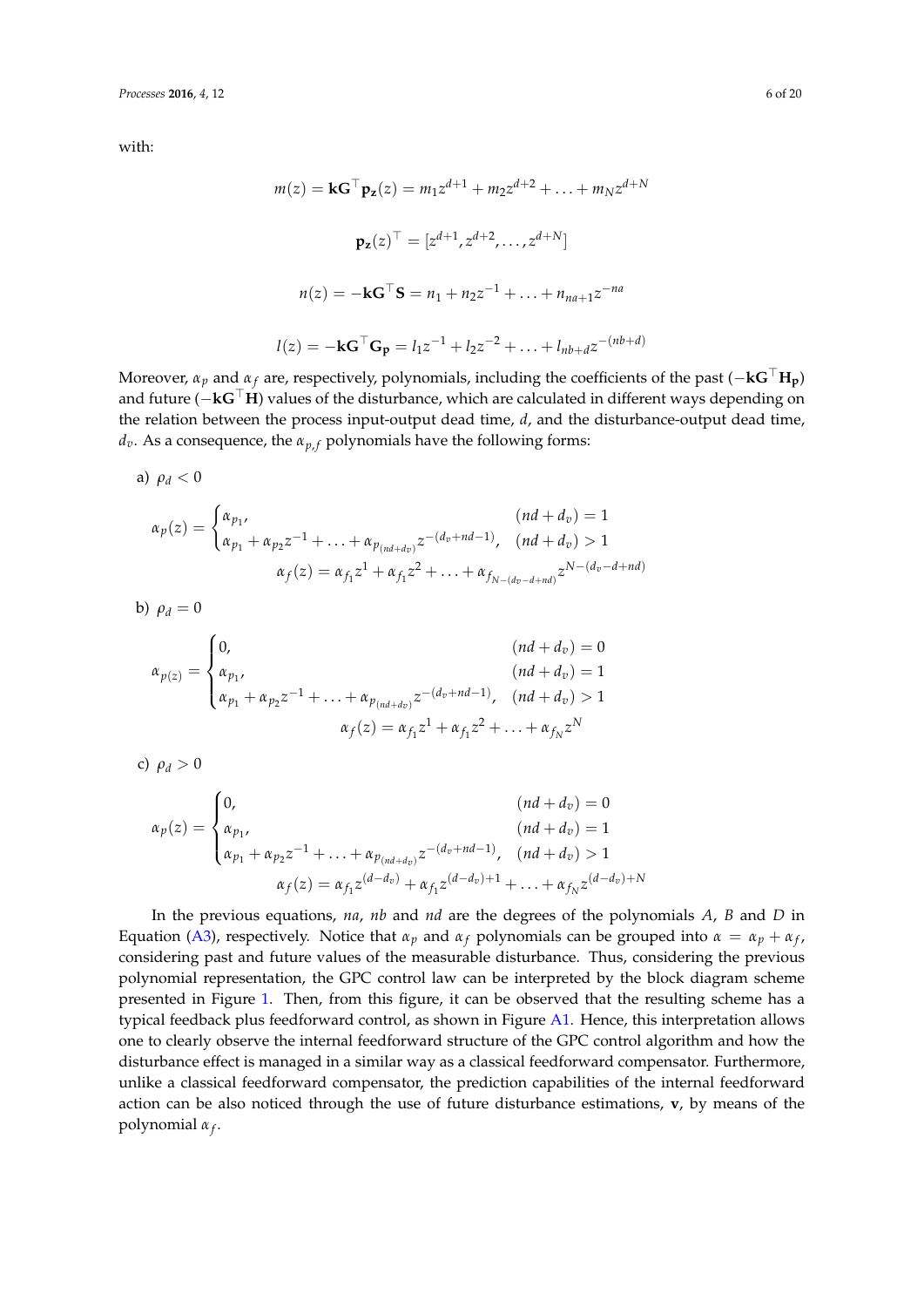<span id="page-6-1"></span>

**Figure 1.** Generalized Predictive Control (GPC) resulting scheme for feedback and feedforward controllers.

## <span id="page-6-0"></span>**3. Design Rules**

# *3.1. Advanced PID Plus Feedforward Tuning Rules*

In this section, simple tuning rules for lead-lag feedforward compensators that interact with PI or PID feedback controllers are described. For this purpose, a two-step design methodology is followed. First, the disturbance compensation speed is accelerated using the pole of the filter. Then, the gain of the feedforward compensator is adapted to reduce the interaction with the PI or PID controller.

### 3.1.1. Open-Loop Design

Let us consider that the dead time of the feedforward filter is set to obtain the fastest as possible disturbance compensation, *i.e.*,

$$
L_{ff} = \max(-\rho, 0),\tag{9}
$$

and that the zero of the feedforward compensator is used to cancel the pole of  $P_u(s)$ , *i.e.*,

$$
B_{ff} = T_u. \tag{10}
$$

Then, the open-loop disturbance compensation is analyzed to tune the pole of the feedforward controller. As an initial assumption, let us consider that the feedforward static gain is defined as  $K_{ff} = K_v/K_u$  and that the feedback controller is disconnected. Within this scenario, the open-loop transfer function for the disturbance compensation is given by:

<span id="page-6-2"></span>
$$
\frac{y(s)}{v(s)} = P_v(s) - C_{ff}(s)P_u(s) = K_v \left(\frac{1}{1+sT_v} - \frac{1}{1+sT_{ff}}e^{-s(\rho + L_{ff})}\right)e^{-sL_v}.\tag{11}
$$

To clarify the effect of the pole of the compensator, some simulations are performed. Figure [2](#page-7-0) shows the time-domain response of Equation [\(11\)](#page-6-2) against a step change in *v* for different values of *T*<sub>*ff*</sub> with  $K_v = L_v = \rho = 0.5$ . It can be seen that for smaller values of  $T_{ff}$  that a faster disturbance compensation is obtained. However, if this parameter is chosen arbitrarily small, large overshoot error may appear in the final response [\[2](#page-18-1)[,18\]](#page-19-2).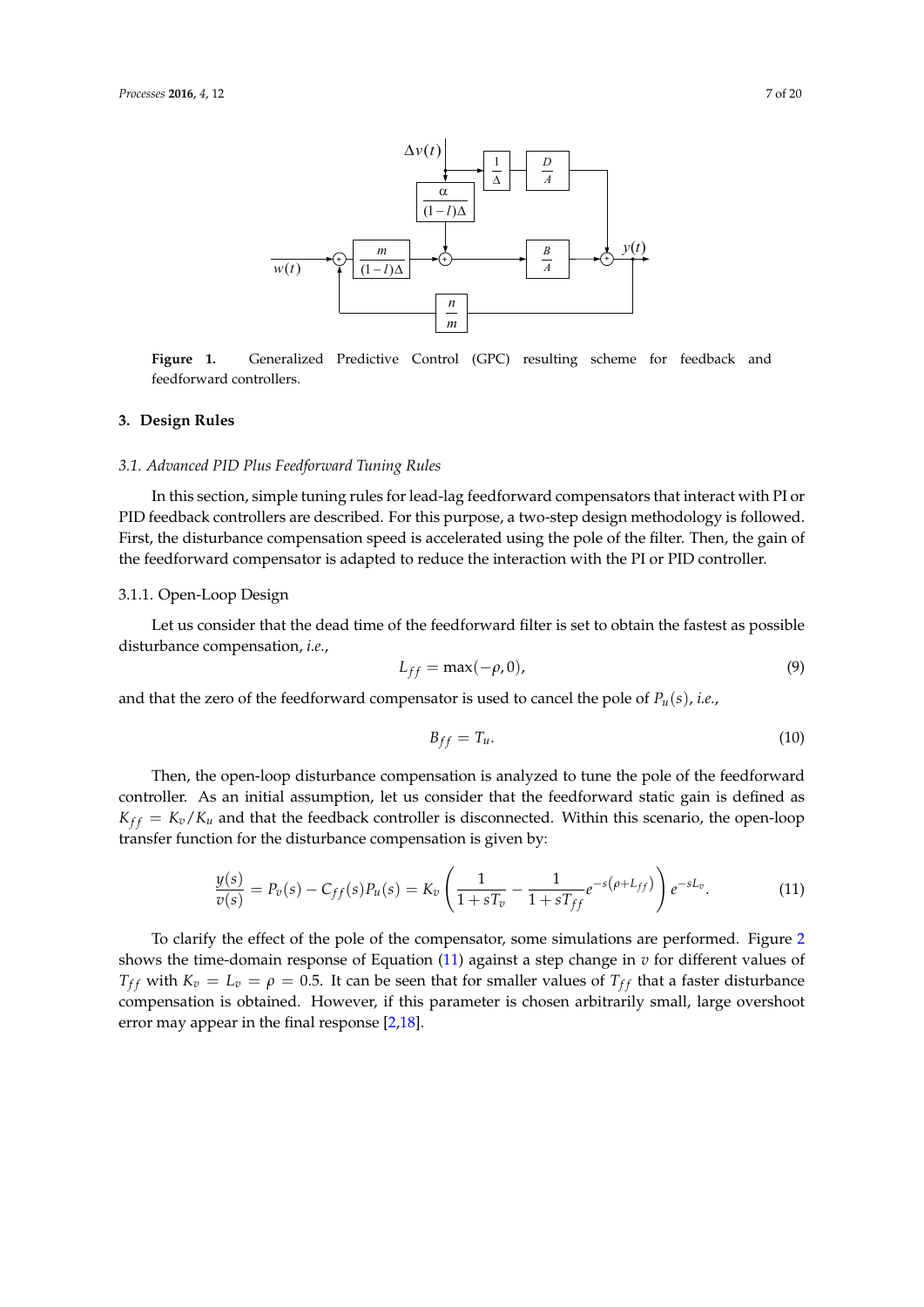<span id="page-7-0"></span>

**Figure 2.** Time-domain response of the open-loop disturbance compensation for a step change in *v* at  $t = 1$  and the following process:  $P_u(s) = \frac{1}{1+s}e^{-s}$ ,  $P_v(s) = \frac{0.5}{1+0.8s}e^{-0.5s}$ .

Based on the time-domain response of Equation [\(11\)](#page-6-2) against steps, analytical tuning rules are derived to design the pole of the compensator to meet one of the following requirements [\[2](#page-18-1)[,18\]](#page-19-2): the removal of the overshoot; the minimization of the integral absolute error; and the minimization of the integral squared error. These rules were considered in the development of a more general tuning rule [\[18\]](#page-19-2):

$$
T_{ff} = T_v - \frac{\rho + L_{ff}}{\alpha} \tag{12}
$$

being  $\alpha > (\rho + L_{ff})/T_v$  a free design parameter that determines the speed of the compensation. Furthermore, three proposals are given to choose this parameter as follows (see [\[18\]](#page-19-2) for the derivation of the rules):

$$
\alpha = \begin{cases}\n\frac{\rho}{2T_v \left(1 - \sqrt{e^{-\frac{\rho}{T_v}}}\right)} & \text{aggressive (R1)} \\
1.7 & \text{moderate (R2)} \\
4 & \text{conservative (R3)}\n\end{cases}
$$
\n(13)

Note that in case that perfect compensation is realizable, *i.e.*,  $L_u \leq L_v$ , the pole of  $C_{ff}(s)$  is the same as the pole of  $P_v(s)$ , since  $\rho + L_{ff} = 0$ . In what follows, the assumption that the feedforward gain is designed as the inverted quotient ( $K_{ff} = K_v/K_u$ ) is relaxed to improve the final disturbance compensation response.

# 3.1.2. Closed-Loop Adaption

After accelerating the disturbance compensation by adjusting the feedforward compensator pole, a modification of the feedforward static gain is proposed to improve the interaction between both controllers (feedback and feedforward). Note that, since both controllers try to attenuate the disturbance, usually larger overshoots than in the open-loop compensation may appear in the final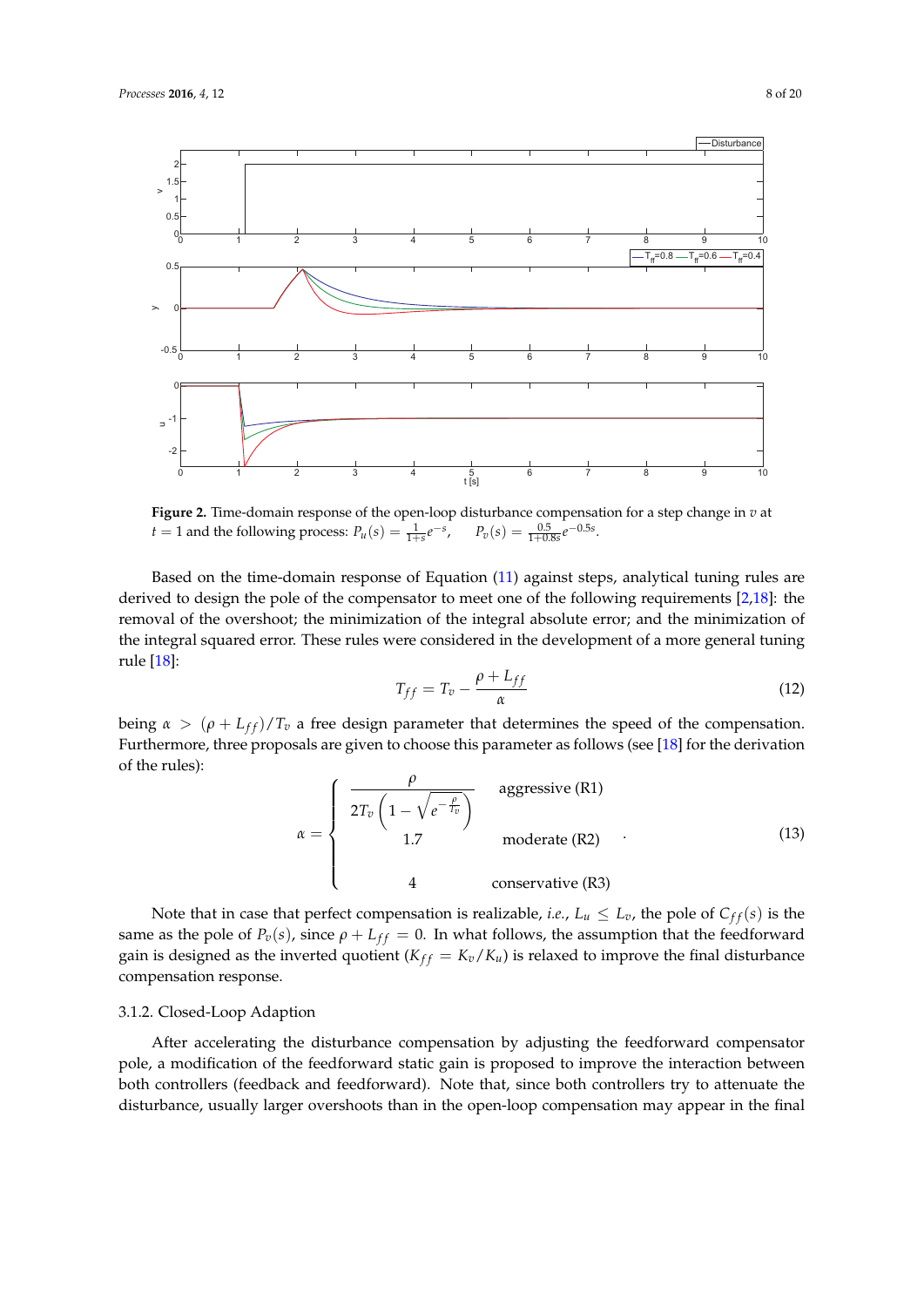response. To overcome this drawback, the static gain of the feedforward controller is reduced to take the control signal to the correct stationary level [\[2\]](#page-18-1):

<span id="page-8-0"></span>
$$
K_{ff} = \frac{K_v}{K_u} - \frac{K}{T_i} I E,\tag{14}
$$

being *IE* an estimation of the integral error given by:

$$
IE = K_v \left( \rho + L_{ff} + T_u - T_v + T_{ff} - B_{ff} \right). \tag{15}
$$

Finally, by introducing the proposed values for  $L_{ff}$ ,  $B_{ff}$  and  $T_{ff}$  into Equation [\(14\)](#page-8-0), it is obtained that:

$$
K_{ff} = \frac{K_v}{K_u} - \frac{K_v K}{T_i} \left( \rho + L_{ff} - \frac{\rho + L_{ff}}{\alpha} \right). \tag{16}
$$

The interested reader is referred to [\[2\]](#page-18-1) for a completely detailed analysis.

<span id="page-8-1"></span>3.1.3. Tuning Guideline

The steps to tune the feedforward compensator are summarized next:

- 1. Obtain the first-order plus dead-time transfer functions of the process  $P_u(s)$  and  $P_v(s)$  (see Equation [\(1\)](#page-2-1)) following any of the well-known identifications, e.g., [\[1,](#page-18-0)[30\]](#page-19-14). Note that previous references also provide simplification rules for higher order dynamics.
- 2. Tune the PI or PID feedback controller Equation [\(2\)](#page-3-0) at will to fulfill the given closed-loop specifications.
- 3. Set  $\rho = L_u L_v$ , and design  $\alpha > (\rho + L_{ff})/T_v$  accordingly:

$$
\alpha = \begin{cases}\n\frac{\rho}{2T_v \left(1 - \sqrt{e^{-\frac{\rho}{T_v}}}\right)} & \text{aggressive} \\
1.7 & \text{moderate} \\
4 & \text{conservative}\n\end{cases}
$$

4. Tune the lead-lag feedforward controller Equation [\(3\)](#page-3-1) using the proposed rules:

$$
L_{ff} = \max(-\rho, 0)
$$
  
\n
$$
B_{ff} = T_u
$$
  
\n
$$
T_{ff} = T_v - (\rho + L_{ff}) \alpha^{-1}
$$
  
\n
$$
K_{ff} = K_v \left( K_u^{-1} - KT_i^{-1} (\rho + L_{ff}) (1 - \alpha^{-1}) \right)
$$

- 5. If the control signal peak is not acceptable, increase  $T_{ff}$  as needed.
- 6. End of design.

## <span id="page-8-2"></span>*3.2. Extended Design for GPC Implicit Feedforward Compensator*

From Section [2.2,](#page-3-2) it was concluded that the GPC allows one to include implicit feedforward action in the predictive control law, but the disturbance effect cannot be perfectly canceled. The reason for this result can be understood analyzing the internal structure of the GPC and considering the influence of the  $\lambda$  parameter. The problem is that for values of  $\lambda > 0$ , the internal feedforward action will never behave as a classical feedforward compensator, that is dividing the disturbance dynamics by the process one. This behavior can be only obtained with  $\lambda = 0$ , as pointed out in [\[3\]](#page-18-2).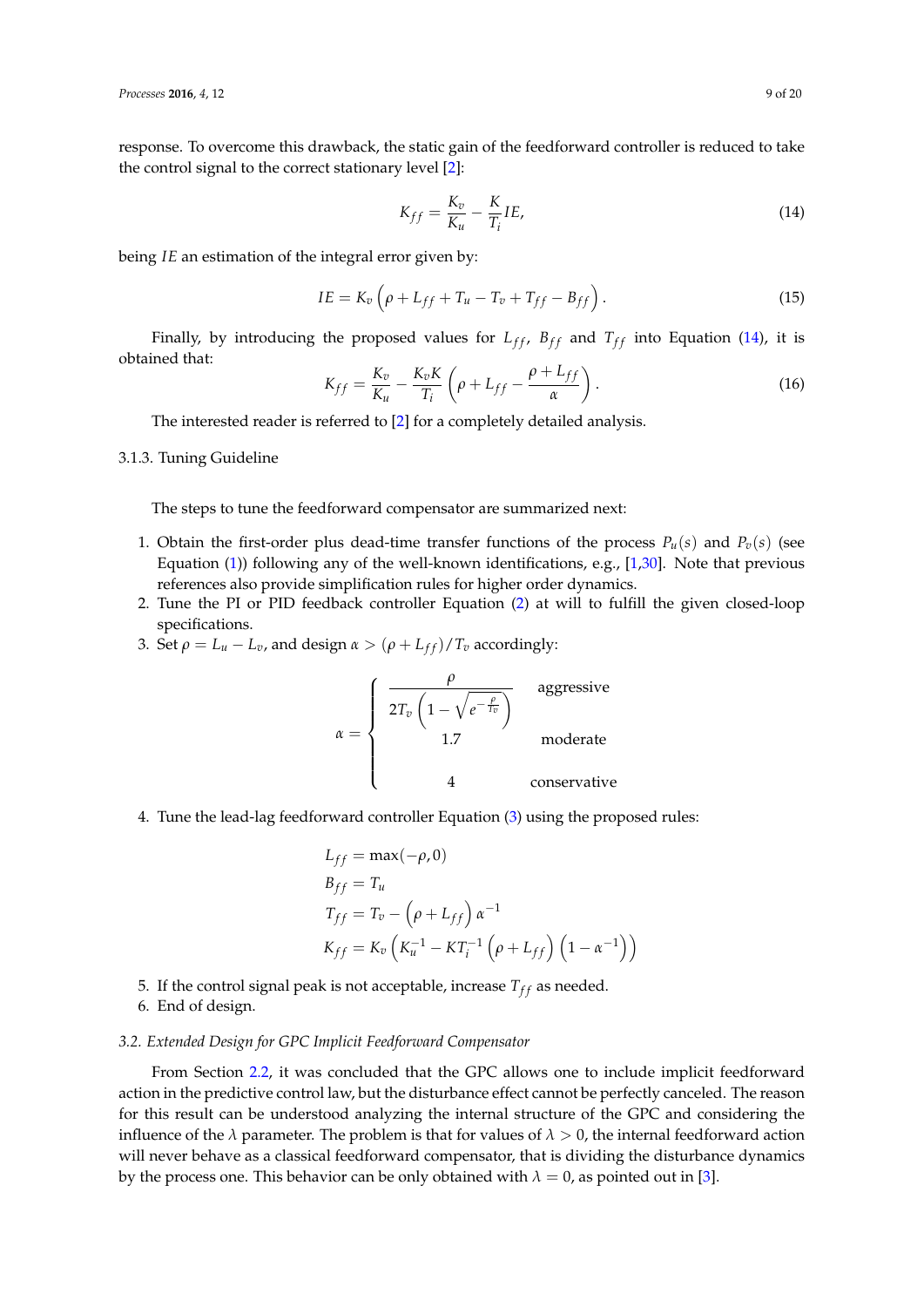This assertion can be corroborated by analyzing the GPC control law described by Equation [\(6\)](#page-4-2). Consider that the system is in steady state and that the reference is set to zero  $(w(i) = 0$ , for  $j = 1$  $t + d + 1, \ldots, t + d + N$ ,  $y_p = y(t) = 0$  and  $u_p = \Delta u(t-1) = 0$ ). Thus, Equation [\(6\)](#page-4-2) becomes:

$$
\mathbf{u} = (\mathbf{Q}_{\lambda} + \mathbf{G}^{\top}\mathbf{G})^{-1}(-\mathbf{G}^{\top}\mathbf{H}\mathbf{v} - \mathbf{G}^{\top}\mathbf{H}_{p}v_{p})
$$
(17)

From this equation, it is possible to observe that the only way to obtain a typical feedforward compensator structure is by setting  $\lambda = 0$ , and thus,  $\mathbf{Q}_{\lambda} = 0$ . When this setting is used, it results:

<span id="page-9-0"></span>
$$
\mathbf{u} = -\mathbf{G}^{-1}\mathbf{H}\mathbf{v} - \mathbf{G}^{-1}\mathbf{H}_{\mathbf{p}}v_{p}
$$
 (18)

where now the typical feedforward structure can be observed dividing the disturbance dynamics, **H** and **Hp** for future and past disturbance values, respectively, by the process dynamics, **G**, with the reverse sign.

Notice also that, when future disturbance values are not available, only the second term in Equation [\(18\)](#page-9-0) is considered, and in this case, the GPC feedforward action is identical to that of a classical feedforward compensator, since only the actual value of the measurable disturbance is being considered,  $v_p = \Delta v(t)$ .

Thus, the proposed GPC with  $\lambda = 0$ , which is focused on improving the disturbance rejection responses, is combined with a typical two-degree-of-freedom scheme, where a reference filter is included to achieve the desired set point tracking performance (and in some sense, to limit the control effort). Furthermore, the proposed control algorithm is implemented within the FSP-GPC framework to improve the robustness capabilities of the control system. These two ideas are briefly described in the following sections.

## 3.2.1. Reference Filter

The design of the reference filter has been performed in a classical way, that is by inverting the closed-loop dynamics of the feedback control loop and adding the desired dynamics for the set point tracking response. The closed-loop system dynamics can be obtained in the following way:

$$
G_{cl}(z) = \frac{y(t)}{w(t)} = \frac{C(z)P_p(z)}{1 + C(z)P_p(z)O(z)} = \frac{\operatorname{num}_{cl}(z)}{\operatorname{den}_{cl}(z)}
$$
(19)

where  $P_p(z) = \frac{B(z)}{A(z)}$ ,  $C(z) = \frac{m(z)}{(1 - l(z))\Delta}$  and  $O(z) = \frac{n(z)}{m(z)}$ .

Thus, the reference filter,  $F(z)$ , can be designed in the following way:

$$
F(z) = \frac{\text{den}_{cl}(z)}{\text{num}_{cl}(z)} \frac{f_{f0}}{(z - a_f)^n}
$$
 (20)

where  $n \geq$  degree $(\text{num}_{cl}(z))$  – degree $(\text{den}_{cl}(z))$ ,  $a_f$  is a filter tuning parameter and  $f_{f0}$  is a coefficient to obtain a filter unitary gain [\[3](#page-18-2)[,31\]](#page-19-15).

## 3.2.2. FSP-GPC Approach

The FSP-GPC framework is a well-known control scheme, which helps to improve the GPC capabilities to deal with dead time processes and to face process uncertainties [\[25\]](#page-19-9). This scheme is a linear dead time compensator equivalent to the FSP, where the primary controller is tuned using an optimization procedure. This control scheme includes a new degree of freedom, the robustness filter,  $F_r(z)$ , which must be properly tuned for robustness purposes [\[25\]](#page-19-9). In the unconstrained case, the following two-step procedure can be used for tuning the controller, based on the ideas of dead time compensation control [\[25\]](#page-19-9):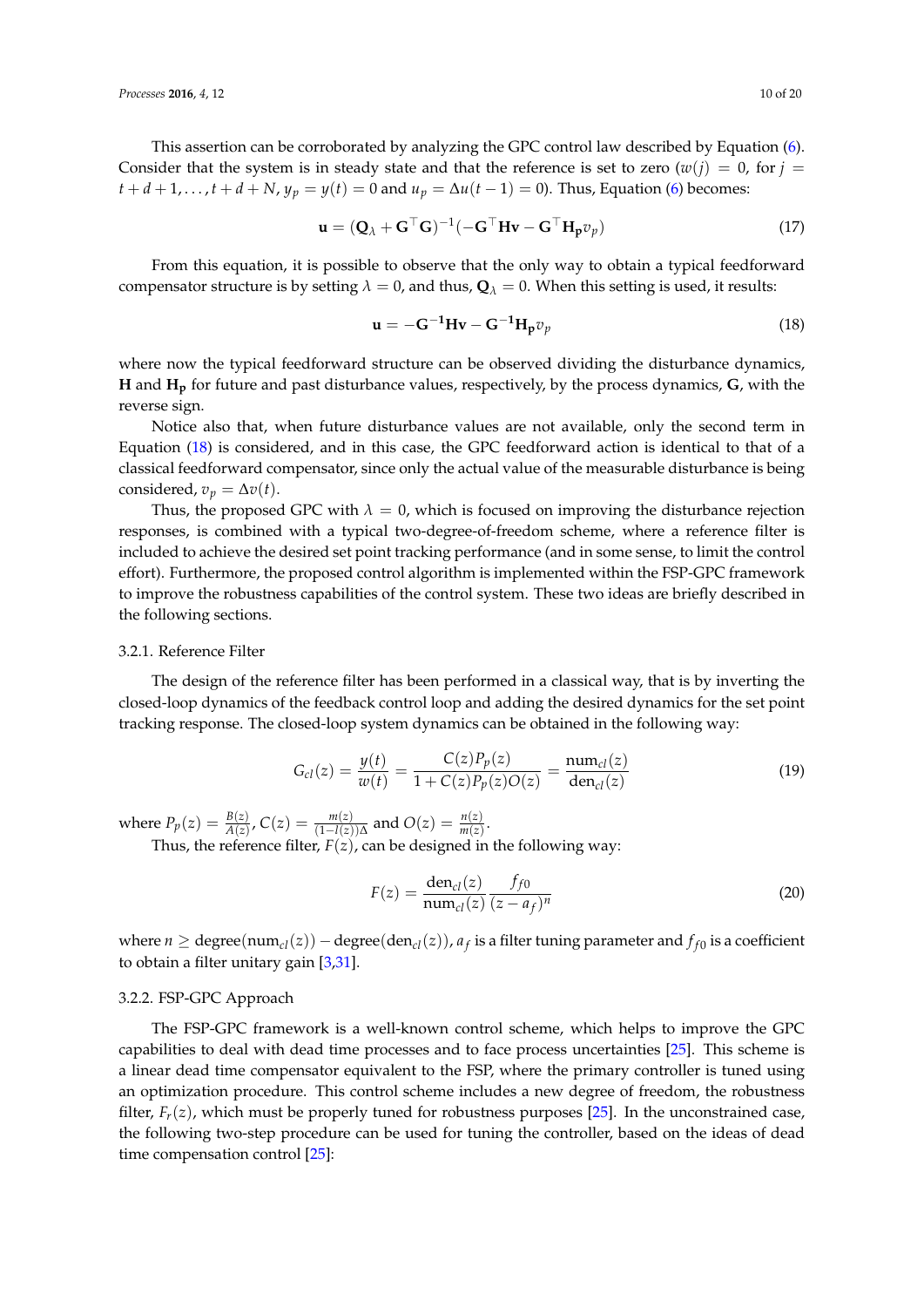- Compute the horizons and weighting factors in order to obtain the desired set point tracking performance for the nominal plant, such as described in the previous sections.
- Estimate the uncertainties of the plant, and tune the filter  $F_r(z)$  in order to obtain robust stability and the highest bandwidth for the disturbance rejection performance.

To understand the effect of  $F_r(z)$  on the closed-loop system, let us consider the relationship between the disturbance and the output:

$$
\frac{Y(z)}{V(z)} = P(z) \left( 1 - \frac{C_{fsp}(z)F_r(z)P_n(z)z^{-d}}{1 + C_{fsp}(z)P_n(z)} \right),\tag{21}
$$

and the following robustness condition:

$$
dP(\omega) = \frac{|1 + C_{fsp}(z)P_n(z)|}{|C_{fsp}(z)P_n(z)P_n(z)|} > |\delta P(z)|, \qquad z = e^{j\omega} \qquad \forall \omega \in [0, \pi]. \tag{22}
$$

where  $\delta P(z)$  is the multiplicative modeling error,  $P_n(z)$  is the nominal model without delay and  $C_{fsp}(z)$  is the equivalent primary controller of the FSP-GPC [\[25\]](#page-19-9).

From these equations, it is clear that if  $F_r(z)$  is a low pass filter, the robustness can be improved. The condition for the steady-state step disturbance rejection of the system is that the same factor has a zero at  $z = 1$  (notice that for the nominal case and with  $\lambda = 0$ , the measurable disturbances are completely removed by the implicit feedforward compensator of the GPC). This implies the following conditions:

$$
\begin{cases}\n\left(F_r(z) - z^d\right)\Big|_{z=1} = 0\\ \n\left(F_r(z) - z^d\right)\Big|_{z=z_o} = 0\n\end{cases}
$$
\n(23)

Therefore, as shown in previous conditions, the disturbance rejection properties of the closed-loop system only depend on *Fr*(*z*) and *d*. Further information regarding the robustness filter can be found in [\[25\]](#page-19-9).

## <span id="page-10-0"></span>**4. Results and Discussion**

This section presents the simulation results of the analyzed feedforward strategies for both approaches that consider PID and GPC algorithms. Firstly, the process configuration with the realizable feedforward compensator is introduced. This example is used to show the classical approach and to highlight the limitations of the GPC implicit feedforward action based on the classic scheme. Secondly, the non-realizable feedforward compensator is studied to analyze the advantages and drawbacks for the feedforward compensator design in PID and GPC approaches. Additionally, a third example is considered to test the studied techniques against process constraints. In this case, the process is set to result in a non-realizable compensator, and the control system is limited by the control signal saturation. Finally, several control system performance indexes are computed to show the individual properties of each configuration.

In all of the presented simulations, the PID and GPC controllers keep the same parameters, and only those released to the disturbance compensation are modified to obtain the desired performance. As previously mentioned, the analyzed process is represented by the first-order systems (see Equation [\(27\)](#page-11-0)), which are used to setup the feedback controller. Consider that the PID feedback controller is designed according to the SIMC tuning rule [\[30\]](#page-19-14), such that  $K = 0.5$  and  $T_i = 1$ . Moreover, the GPC controller with implicit feedforward action was implemented with the following parameters: prediction and control horizons were set to  $N = 15$ ,  $N_u = 5$  and  $\delta = 1$ , respectively. The reference filter value has been set to zero, since it has no influence over the analyzed implicit disturbance compensation mechanism. The GPC control scheme has been implemented with a sampling time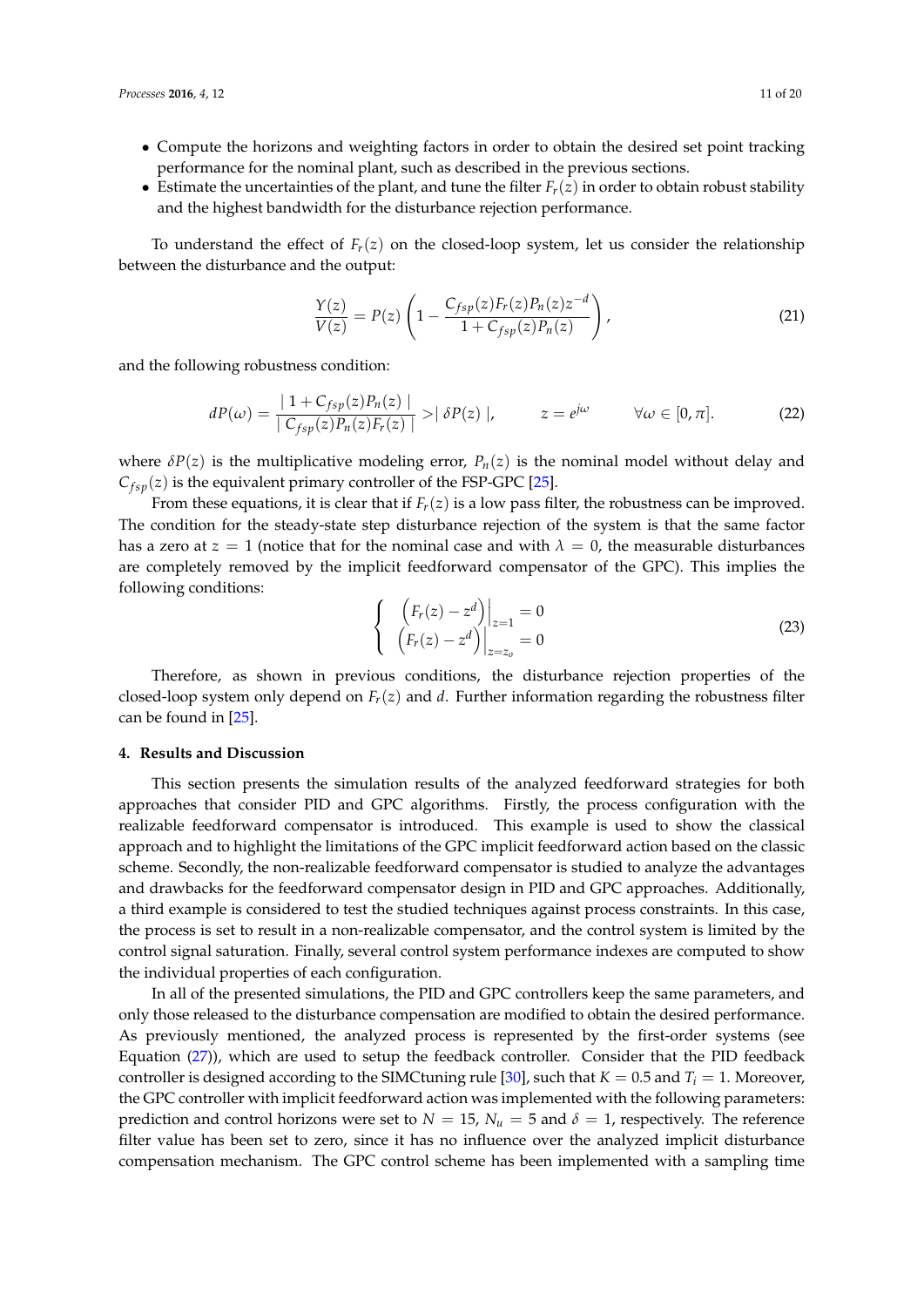$T_s = 0.1$  seconds to obtain the discrete time polynomials  $A(z^{-1})$ ,  $B(z^{-1})$  and  $D(z^{-1})$  from the transfer functions  $P_u(s)$  and  $P_v(s)$ .

To determine the control performance for each analyzed configuration, the following indexes have been considered:

$$
IAE = \int_0^\infty |e(t)| dt \tag{24}
$$

$$
IAC = \int_0^\infty |u(t)|dt
$$
 (25)

<span id="page-11-0"></span>
$$
CSE = ||\Delta u(t)|| \tag{26}
$$

where *IAE* represents the Integrated Absolute Error between reference and controlled variable, the *IAC* refers to the Integrated Absolute Control signal and *CSE* stands for the Control System Effort (computed as the normalized value of the discrete/discretized controls' signal increments ∆*u*(*t*)).

For the first example, the process transfer functions have been set up as follows:

$$
P_u(s) = \frac{1}{1+s}e^{-s}, \qquad P_v(s) = \frac{0.5}{1+0.8s}e^{-s}, \tag{27}
$$

In such a case, the resulting dead time difference *ρ* < 0, and as a consequence, a classical feedforward compensator is realizable by dividing  $P_u(s)$  and  $P_v(s)$  with the reverse sign [\[2\]](#page-18-1). Moreover, the GPC simulations for this example have been performed using two different values for  $\lambda$ ,  $\lambda = 10$  and  $\lambda = 0$ , respectively. The obtained results are shown in Figure [3,](#page-11-1) where it can be observed that when a classical feedforward compensator is used (PID + CFF), a perfect cancellation is obtained.

<span id="page-11-1"></span>

**Figure 3.** Comparison of compensation performance for the PID (Proportional - Integral - Derivative) and GPC (Generalized Predictive Control) approaches for realizable feedforward dynamics.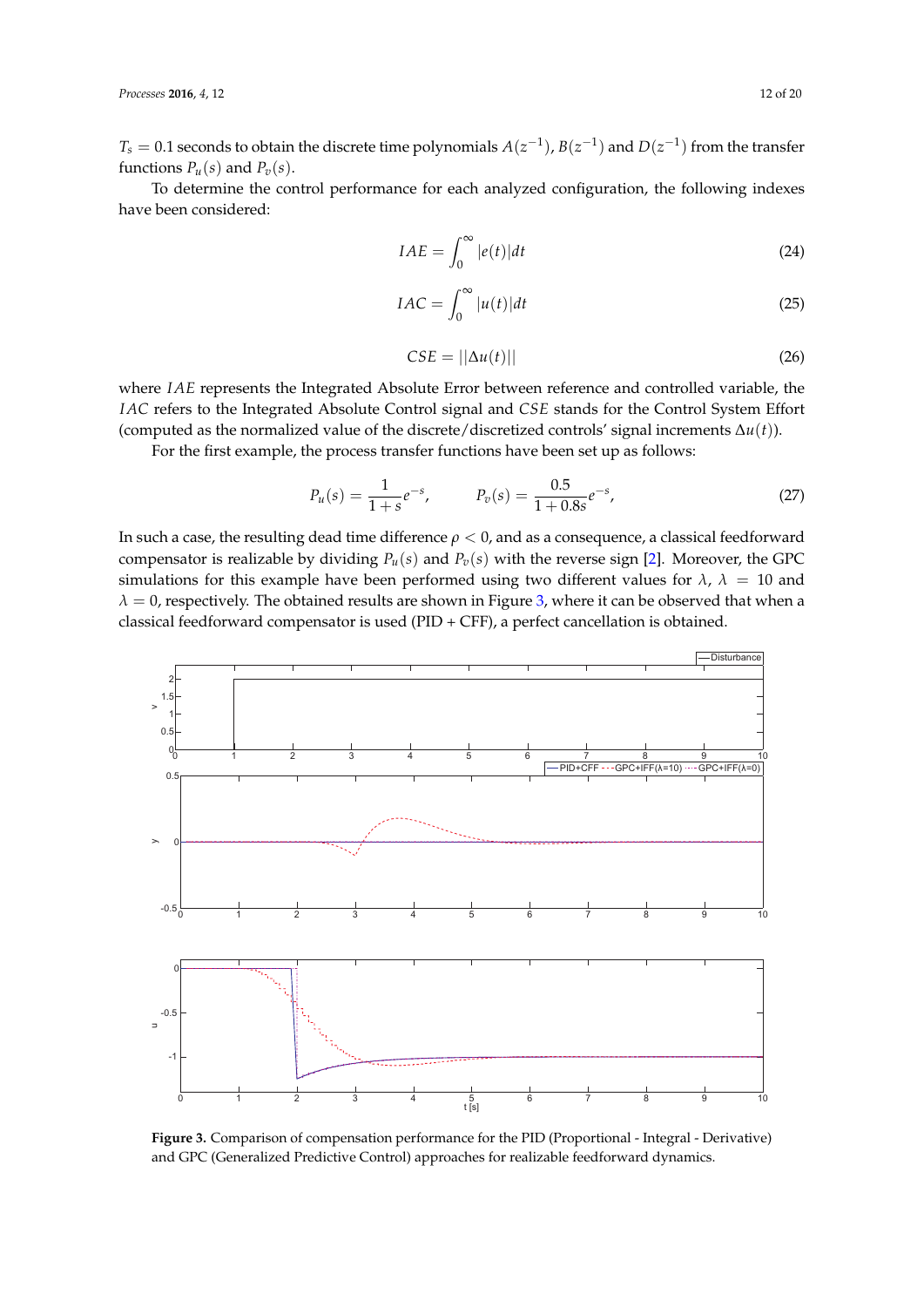GPC algorithm is not able to eliminate the disturbance effect. This result shows that the prediction capabilities of the GPC algorithm are not effective, and the GPC parameters must be properly tuned to reach a perfect disturbance effect cancellation (as was shown in Section [2.2\)](#page-3-2). Furthermore, this study allows one to observe the influence of the *λ* design parameter in the disturbance rejection responses. However, this problem can be overcome by applying the previously introduced extended design for GPCs' feedforward action and setting  $\lambda = 0$ . It can be observed that GPC + IFF ( $\lambda = 0$ ) obtains perfect compensation, since the unweighted control signal is used. Based on this feature, significant improvements can be obtained also for non-realizable configurations, which are analyzed below.

The performance for the analyzed process configurations are summarized in Table [1.](#page-12-0) In accordance with the previously described results, the PID + CFF and GPC + IFF  $(\lambda = 0)$ obtain perfect compensation  $(IAE = 0)$ . In the GPC case, more control effort is required to achieve disturbance attenuation (*IAC* values). However, the PID + CFF scheme produces more aggressive changes in the control signal (*CSE* = 0.12).

<span id="page-12-0"></span>**Table 1.** Performance indexes for different configurations of PID (Proportional - Integral - Derivative) and GPC (Generalized Predictive Control) feedforward control schemes. *IAE*, Integrated Absolute Error; *IAC*, Integrated Absolute Control; *CSE*, Control System Effort.

|       |      | $PID + CFF$ $GPC + IFF (\lambda = 10)$ $GPC + IFF (\lambda = 0)$ |       |
|-------|------|------------------------------------------------------------------|-------|
| I A E |      | 0.276                                                            |       |
| I A C | 8.31 | 13.13                                                            | 13.29 |
| CSE.  | 0.15 | 0.12                                                             | 0.14  |

To prove the effectiveness of the proposed design strategies, let us consider that the process is given by the transfer functions:

$$
P_u(s) = \frac{1}{1+s}e^{-s}, \qquad P_v(s) = \frac{0.5}{1+0.8s}e^{-0.5s}, \qquad (28)
$$

such that  $\rho = 0.5$ . Thus, the ideal feedforward compensator cannot be formed due to a non-realizable delay inversion. Hereafter, PID plus feedforward and GPC with implicit feedforward controllers are designed according to the previously defined tuning rules. First, following the tuning guideline of Section [3.1.3,](#page-8-1) PID plus feedforward controllers are explored, and the following lead-lag feedforward filters are obtained:

$$
C_{ff}(s) = \begin{cases} 0.50 \frac{1+s}{1+0.80s} & \text{invertible} \\ 0.48 \frac{1+s}{1+0.37s} & \text{aggressive} \\ 0.45 \frac{1+s}{1+0.51s} & \text{moderate} \\ 0.41 \frac{1+s}{1+0.67s} & \text{conservative} \end{cases}
$$
(29)

In the GPC approach, the implicit feedforward compensator has been implemented following the scheme shown in Section [3.2.](#page-8-2) Furthermore,  $\beta = 0.65$  for the robustness filter  $F_r(z)$  was selected for all configurations. Additionally, two simulations have been performed to analyze the GPC compensator.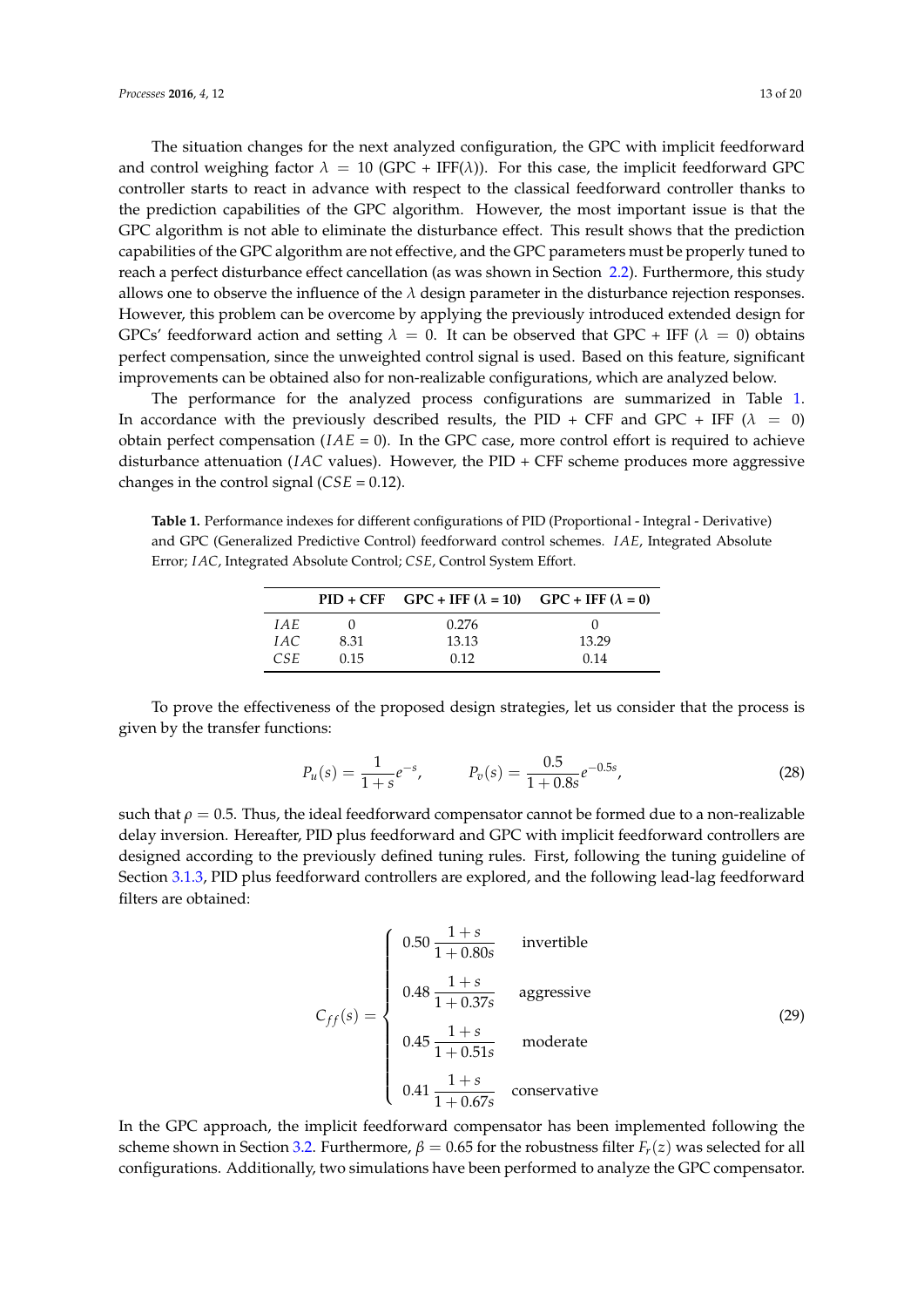The first one includes only past measured disturbances in control signal computations, and the second one considers additionally the future disturbance value in the prediction mechanism.

Figure [4](#page-13-0) shows the control results for PID with invertible part (PID + CFF), aggressive tuning (PID + R1FF), moderate tuning (PID + R2FF) and conservative tuning (PID + R3FF). Moreover, two GPC configurations, GPC + IFF ( $\lambda$  = 10) and including future disturbance information, GPC + IFF( $\lambda = 0$ ) + F, are shown. In such an example, all of the analyzed configurations are tested against a step change in *v* of a magnitude of two at  $t = 1$ . Notice that for this example, the control system set point was set to one in  $t = 0.1$ . It can bee seen that all provided configurations reach the reference, and the desired performance can be obtained by proper tuning of the feedback controller.

For this case, the resulting dynamics have a non-causal form, which means that future information is required in the resulting feedforward compensator structure. In the classic feedforward design (PID + CFF), only the causal part is implemented, and the non-causal part is omitted. This leads to obtaining a poor disturbance rejection response, as shown in Figure [4.](#page-13-0) The same problem appears for the GPC with implicit disturbance compensator and without future information  $GPC + IFF (\lambda = 10)$ , where the disturbance model is included within the predictive control structure, but only the past disturbance measures are used. In this case, the disturbance effect compensates much faster than in PID + CFF. This improvement is obtained at the expense of the aggressive change in the control signal (bottom plot in Figure [4\)](#page-13-0). This issue can be partially overcome using different tuning rules for the PID + feedforward scheme that improves the classical approach in compensation performance and simultaneously preserves the control resources. This behavior can be observed for the (PID + R1FF), (PID + R2FF), (PID + R2FF)configurations, where the compromise between compensation performance and control effort can be achieved. This property can be very useful in industrial practice where aggressive changes in control signal should be avoided.

<span id="page-13-0"></span>

**Figure 4.** Comparison of compensation performance for PID (Proportional - Integral - Derivative) and GPC (Generalized Predictive Control) approaches for non-realizable feedforward dynamics.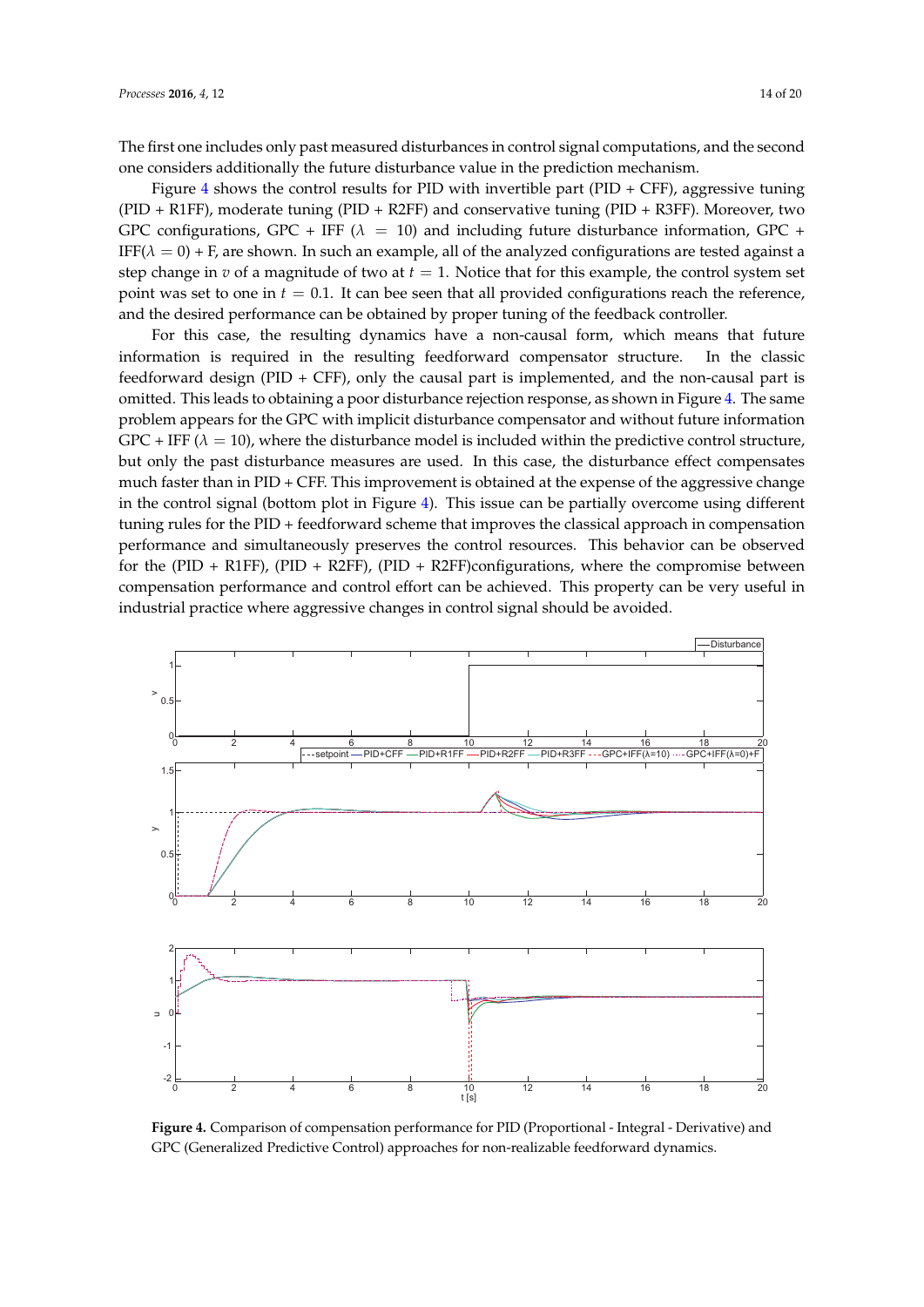Nevertheless, none of the previous cases completely eliminate the effect of the measurable disturbance, since the future information is not considered for the non-causal part. Complete disturbance compensation can be obtained when the future information is considered in the  $GPC + IFF (\lambda = 0) + F$  control scheme. It becomes possible to remove the influence of the disturbance thanks to the predictive capabilities of the control algorithm, as observed in Figure [4.](#page-13-0) However, in contrast to the previous configurations, future disturbance information is required, not always being available. In this configuration, the control signal is less aggressive, but also, the velocity of the disturbance response can be managed by means of the robust filter design, *Fr*(*z*), and the *β* tuning parameter [\[3,](#page-18-2)[25\]](#page-19-9).

The corresponding performance indexes are summarized in Table [2.](#page-14-0) Notice that for this particular example, the indexes were computed between  $t = 9$  and  $t = 20$ ; this is due to the different transient response of feedback controllers originated from the setpoint change. It can be observed that GPC + IFF  $(\lambda = 0)$  + F obtains  $IAE = 0$ , providing perfect disturbance attenuation. Moreover, the *IAC* index shows that the required control effort can be adjusted in PID + FF schemes. From the *CSE* values, it can be observed that GPC-based compensators require more aggressive changes in the control signal, but also provide better disturbance attenuation.

<span id="page-14-0"></span>**Table 2.** Performance indexes for different configurations of PID and GPC feedforward control schemes.

|     |      |      |      |      |      | $PID + CFF$ PID + R1FF PID + R2FF PID + R3FF GPC + IFF ( $\lambda = 10$ ) GPC + IFF ( $\lambda = 0$ ) + F |
|-----|------|------|------|------|------|-----------------------------------------------------------------------------------------------------------|
| IAE | 0.39 | 0.24 | 0.22 | 0.28 | 0.10 |                                                                                                           |
| IAC | 5.79 | 5.88 | 5.89 | 5.99 | 6.26 | 5.75                                                                                                      |
| CSE | 0.09 | 0.21 | 0.13 | 0.09 | 0.82 | 0.33                                                                                                      |

Furthermore, a last simulation is performed to demonstrate that the proposed tuning rules are also valid under the presence of input saturation. The tested configurations are the same as in the previous example and are evaluated against periodic squared disturbance. In the PID approaches, the process constraints are considered outside the controller structure; in the GPC-based schemes, the control signal limitations are taken into account using a constraint handling mechanism. The only difference is that now the robust filter is included in the control scheme, where  $\beta = 0.8$  has been selected. Figure [5](#page-15-0) shows the simulation results for several consecutive steps in  $v$  assuming that  $u(t) \in [-0.5, 0.5]$ .

In the first part of the simulation, the squared disturbance with an amplitude of 0.5 is considered, and the disturbance effect is the same as in the previous example, since the required change in the control signal is possible. During this example, the GPC + IFF ( $\lambda = 10$ ) configuration obtains the worst compensation performance. This is mainly due to the effect of control signal weighting factor *λ*. This configuration has been selected consciously to show that a badly-tuned implicit GPC compensator could produce weak disturbance compensation. In the second part of the simulation, the amplitude of the disturbance signal is increased to one at the time instant  $t = 60$ . Now, the control signals exceed the saturation limits, and differences are observed among the selected feedforward control configurations. The PID plus feedforward configurations keep all of the properties from the previous example and are able to reduce the disturbance effect taking into account the control effort. This can be observed in  $(PID + R1FF)$ ,  $(PID + R2FF)$  and  $(PID + R3FF)$ , where the first one is more aggressive, and the last one requires a lower control effort. Notice how the GPC + IFF  $(\lambda = 0)$  + F manages much better the process input constraints, reducing the disturbance effect and only having steady-state error when the system is saturated (in nonlinear mode). The reason is because the feedforward compensator is implicit in the GPC algorithm, and thus, the combined control signal from the feedback plus feedforward actions is considered in the optimization problem. Additionally, it can be observed that this configuration starts to compensate even before the disturbance effect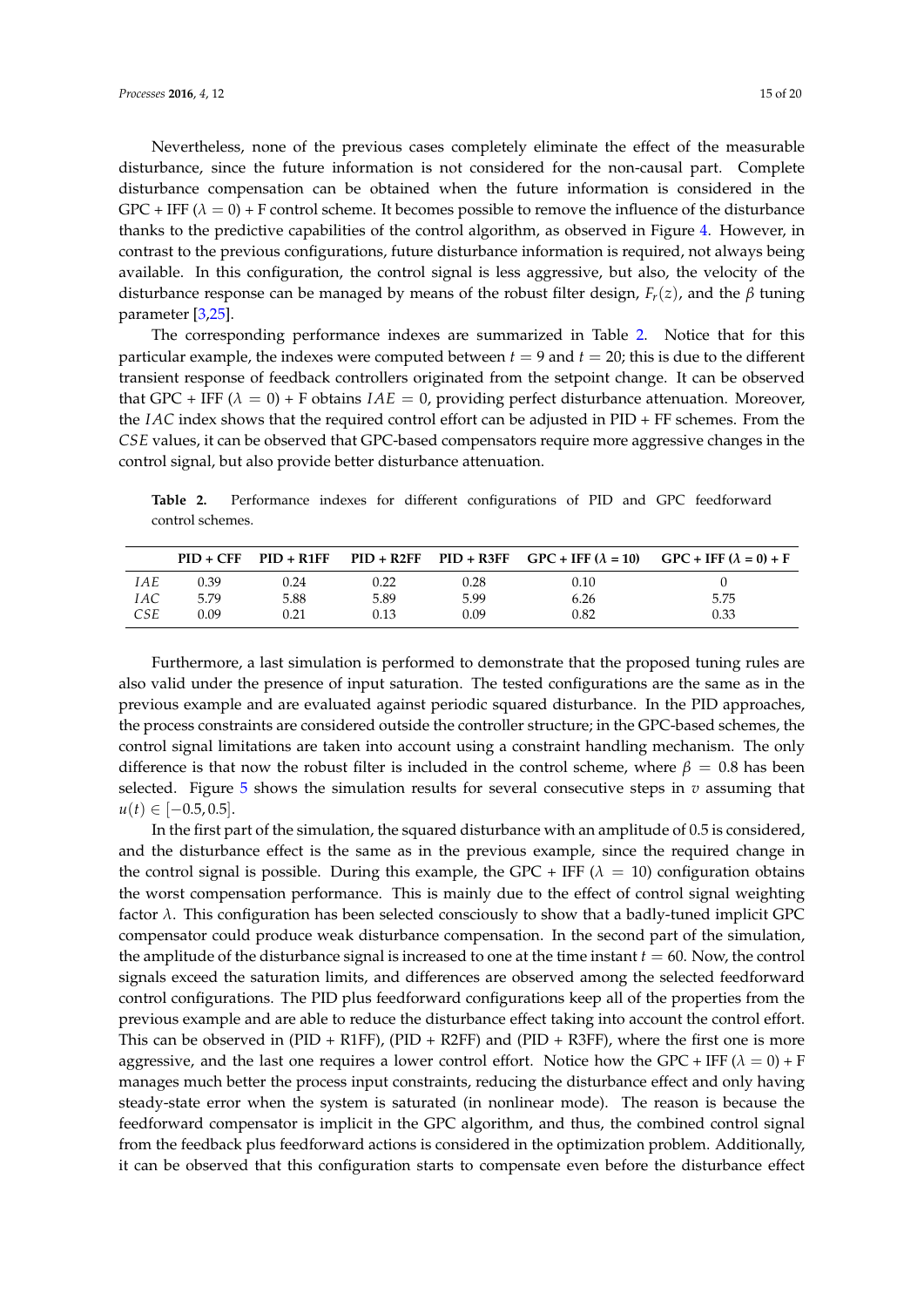controlled variable stays closer to the control system reference.

appears on the process output. Due to this feature, significant improvements are obtained, and the

<span id="page-15-0"></span>

**Figure 5.** Control results for non-realizable feedforward compensator with constraints on the control signal.

Table [3](#page-16-1) summarizes the obtained values for all analyzed approaches. Analyzing the *IAE* index, it can be observed that all new tuning rules (PID + R1FF, PID + R2FF, PID + R2FF) improve in performance the classical feedforward compensator that is formed only by the part of the dynamics that can be inverted. However, the GPC + IFF  $(\lambda = 0)$  + F configuration achieves the smallest *IAE* value, improving the best PID + FF configuration at about 20%. On the other hand, the GPC + IFF ( $\lambda = 10$ ) scheme obtains a worse performance due to the tuning issues previously mentioned. With the *IAC*, it can observed that almost all structures need similar control effort; this is mainly due to process constraints, since all tested configurations saturate the system. Only the GPC + IFF  $(\lambda = 0)$  + F produces less variation in the control signal, reducing the average value around 7%. This is because of the future disturbance information that is considered in the prediction mechanism. Furthermore, due to the used FSP-GPC approach, the required control effort is also affected by the robustness filter setup, since there is an error between the nominal model and the process output due to saturation limits. The situation changes when the *CSE* index is evaluated, since it takes into account the control effort in terms of changes in control signal increments. For this particular measure, a higher value represents that the feedforward controller produced a control signal with more aggressive changes. According to this index, both GPC-based approaches are more aggressive in comparison to the PID + FF configurations. Particularly, the *CSE* index for the PID + R3FF scheme is about 40% lower when compared to the GPC + IFF( $\lambda = 0$ ) + F configuration. This outcome clearly indicates that the PID + R3FF compensator is more adequate for processes where abrupt changes in the control signal should be avoided. However, this measure is relative, and the overall balance of the benefits and drawbacks for each approach should be always considered for each particular process.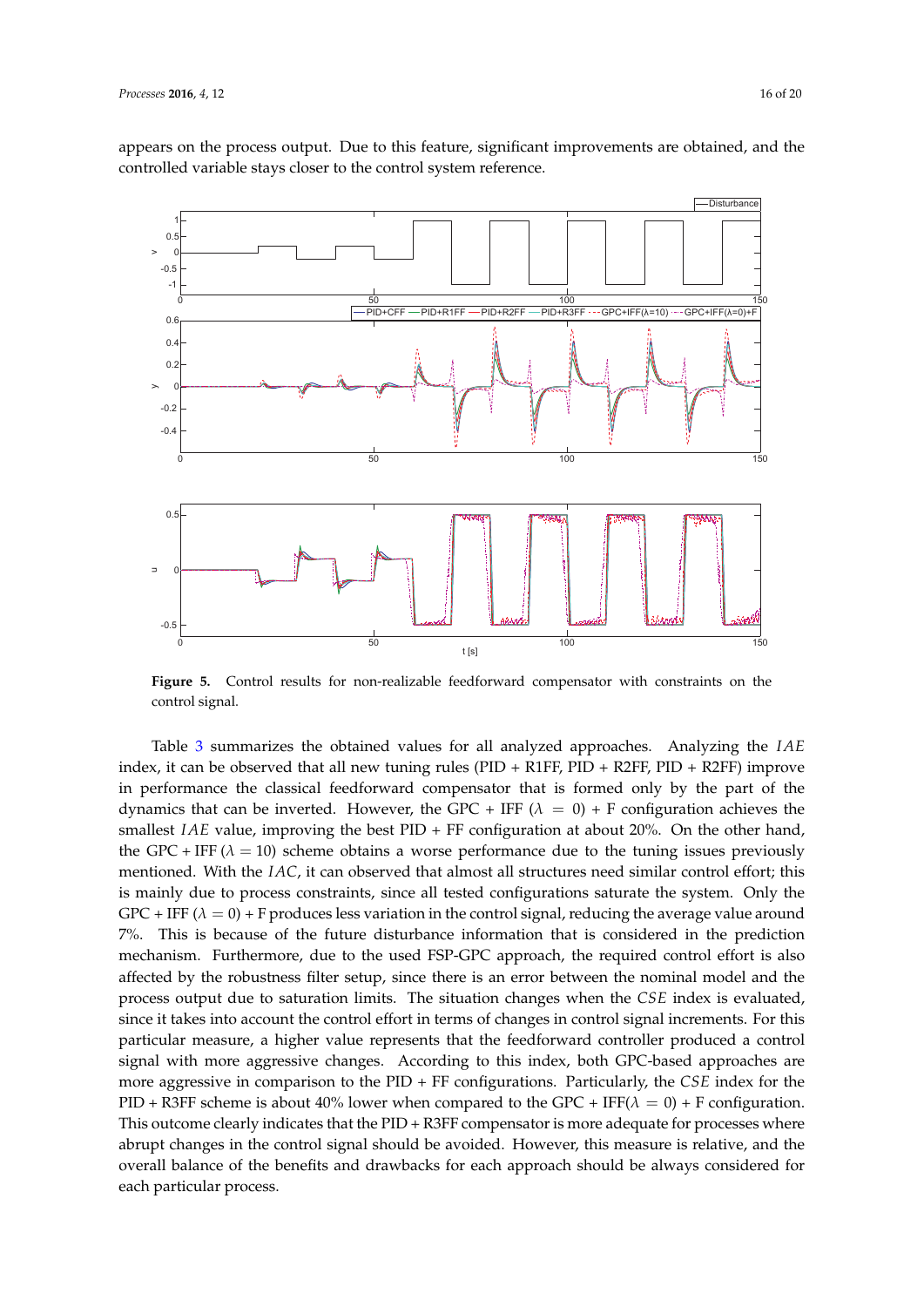|            |       |       |       |       |       | $PID + CFF$ $PID + R1FF$ $PID + R2FF$ $PID + R3FF$ $GPC + IFF (\lambda = 10)$ $GPC + IFF (\lambda = 0) + F$ |
|------------|-------|-------|-------|-------|-------|-------------------------------------------------------------------------------------------------------------|
| <i>IAE</i> | 7.15  | 4.62  | 5.50  | 6.72  | 10.61 | 3.76                                                                                                        |
| <i>IAC</i> | 47.36 | 47.85 | 47.38 | 46.89 | 45.31 | 43.98                                                                                                       |
| CSE        | 0.97  | 1.02  | 0.98  | 0.95  | 1.54  | 1.55                                                                                                        |

<span id="page-16-1"></span>**Table 3.** Performance indexes for different configurations of PID and GPC feedforward control schemes.

## **5. Conclusions**

In this paper, we summarized some design rules for PID plus feedforward and GPC plus feedforward controllers to improve disturbance rejection capabilities when the ideal feedforward compensator cannot be formed due to a non-realizable delay inversion. In the first part, the classical compensator design is analyzed, pointing out the drawbacks that can appear in both control approaches. Next, a brief summary of the advanced tuning method is provided.

To highlight the possible advantages for those schemes, several simulations have been performed considering different feedforward configurations. Through those examples, it was shown that significant improvements can be obtained in control performance depending on the selected approach. For instance, the PID plus feedforward approach with advanced tuning allows one to establish a tradeoff between control effort and control performance compared to the classical design. On the other hand, the GPC approach with extended implicit feedforward design obtains the best performance in disturbance compensation. However, this is achieved at the expense of a more aggressive control signal. Additionally, the GPC scheme can incorporate future disturbance information that allows one to completely attenuate the disturbance effect on the controlled variable.

Taking into account the obtained results, it is difficult to indicate the optimal configuration or tuning rule, since this highly depends on the individual process properties and control system goals. However, the results provided in this work should facilitate the selection of the appropriate configuration.

**Acknowledgments:** This work has been partially funded by the following projects: DPI2014-55932-C2-1-R, DPI2014-56364-C2-1-R and DPI2012-31303 financed by the Spanish Ministry of Economy and Competitiveness and EU-ERDFfunds; Controlcrop P10-TEP-6174 (financed by the Consejería de Economía, Innovación y Ciencia de la Junta de Andalucía); and the UNEDthrough a postdoctoral scholarship.

**Author Contributions:** All authors have participated in the research summarized in this manuscript, providing development ideas, establishing design methodology, as well as evaluation of the strategy and analysis of the obtained results. All authors have been involved in the preparation of the manuscript.

**Conflicts of Interest:** The authors declare no conflict of interest.

### <span id="page-16-0"></span>**Appendix A. Feedforward Compensator**

The basic idea for designing the feedforward compensator is very simple. The ideal compensator is formed as the dynamics between the load disturbance and the process output divided by the dynamics between the control signal and the process output, with reversed sign. If this feedforward compensator is used, the effects of the load disturbance are eliminated from the process output. The generic feedforward control problem is illustrated by the block diagram in Figure [A1.](#page-6-1) The diagram consists of the basic feedback loop with feedback controller *C*, process  $P_u$ , the signals' set point *r*, control signal *u* and process output *y*. A measurable load disturbance *v* influences the feedback loop according to the figure, with transfer function  $P_v$  between load  $v$  and process output  $y$ . The load disturbance is fed through a feedforward compensator  $C_{ff}$ , and the output from the compensator is added to the feedback control signal. The goal is to design the feedforward compensator  $C_{ff}$  so that the effect of the disturbance *v* on the process output *y* is minimized.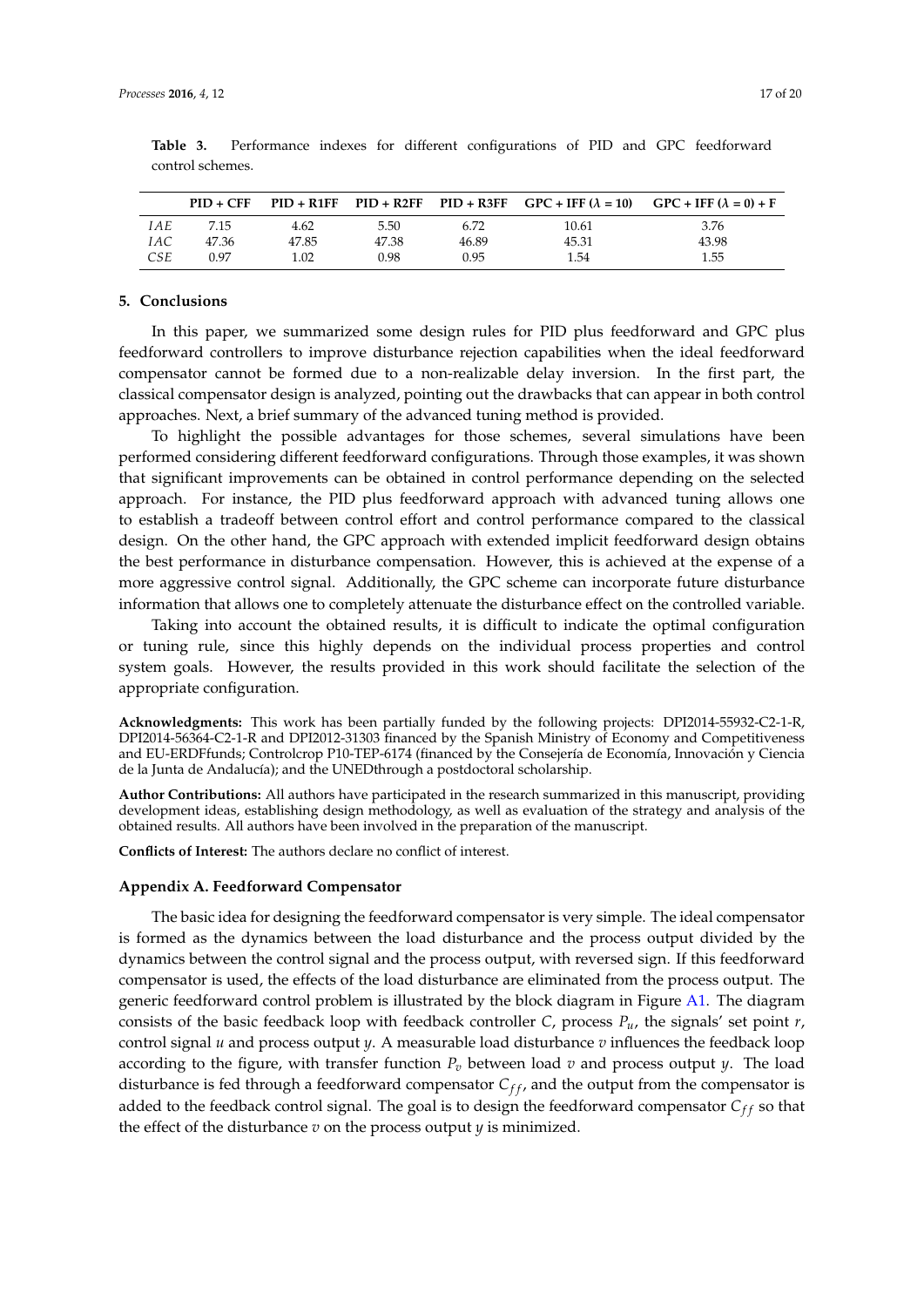

**Figure A1.** Feedback plus feedforward control scheme.

Within the proposed controller, the disturbance rejection expression is given by:

$$
\frac{y}{v} = \frac{P_v - C_{ff}P_u}{1 + CP_u},\tag{A1}
$$

and thus, it is possible to completely remove the effect of the disturbance from the process output by making  $C_{ff} = P_v/P_u$ . Nevertheless, this choice is seldom realizable in practice, e.g., it may result in an unstable or non-causal compensator, and other design strategies must be explored.

## <span id="page-17-0"></span>**Appendix B. GPC with Disturbance Compensation**

This section briefly describes the GPC algorithm with intrinsic feedforward capabilities, that is when the GPC takes explicitly into account the dynamics of the measurable disturbances [\[29\]](#page-19-13). As is well known, GPC consists of applying a control sequence that minimizes a multistage cost function of the form:

<span id="page-17-2"></span>
$$
J = \sum_{j=N_1}^{N} \delta(j) [\hat{y}(t+j|t) - w(t+j)]^2 + \sum_{j=1}^{N_u} \lambda(j) [\Delta u(t+j-1)]^2
$$
 (A2)

where  $\hat{y}(k + j|t)$  is an optimal system output prediction sequence performed with data known up to discrete time *t*,  $\Delta u(t + j - 1)$  is a future control increment sequence obtained from cost function minimization with  $\Delta = (1 - z^{-1})$ ,  $N_1$  and  $N$  are the minimum and maximum prediction horizons respectively,  $N_u$  is the control horizon and  $\delta(j)$  and  $\lambda(j)$  are weighting sequences that penalize the future tracking errors and control efforts, respectively, along the horizons. The horizons and weighting sequences are design parameters used as tuning knobs. The reference trajectory  $w(k + j)$ can be the set point or a smooth approximation from the current value of the system output  $y(t)$ towards the known reference by means of a determined filter [\[29\]](#page-19-13).

In Equation [\(A2\)](#page-17-2), the *j*-step ahead prediction of system output with data up to time *t*,  $\hat{y}(k + j|t)$ , is computed using the following CARIMAmodel [\[29\]](#page-19-13):

<span id="page-17-1"></span>
$$
A(z^{-1})y(t) = z^{-d}B(z^{-1})u(t-1) + z^{-d_v}D(z^{-1})v(t) + \frac{e(t)}{\Delta}
$$
 (A3)

where  $v(t)$  is the measured disturbance at time *t*,  $e(t)$  is a zero mean white noise, *A*, *B* and *D* are adequate polynomials in the backward shift operator  $z^{-1}$  and *d* and *d*<sub>*v*</sub> are the dead time in samples of the process and disturbance dynamics, respectively. Notice that the effect of the measurable disturbances is represented in Equation [\(A3\)](#page-17-1) by the term  $z^{-d_v}D(z^{-1})v(t)$ . Consider a set of *N*-ahead predictions in Equation [\(A3\)](#page-17-1) where different horizons are used for output prediction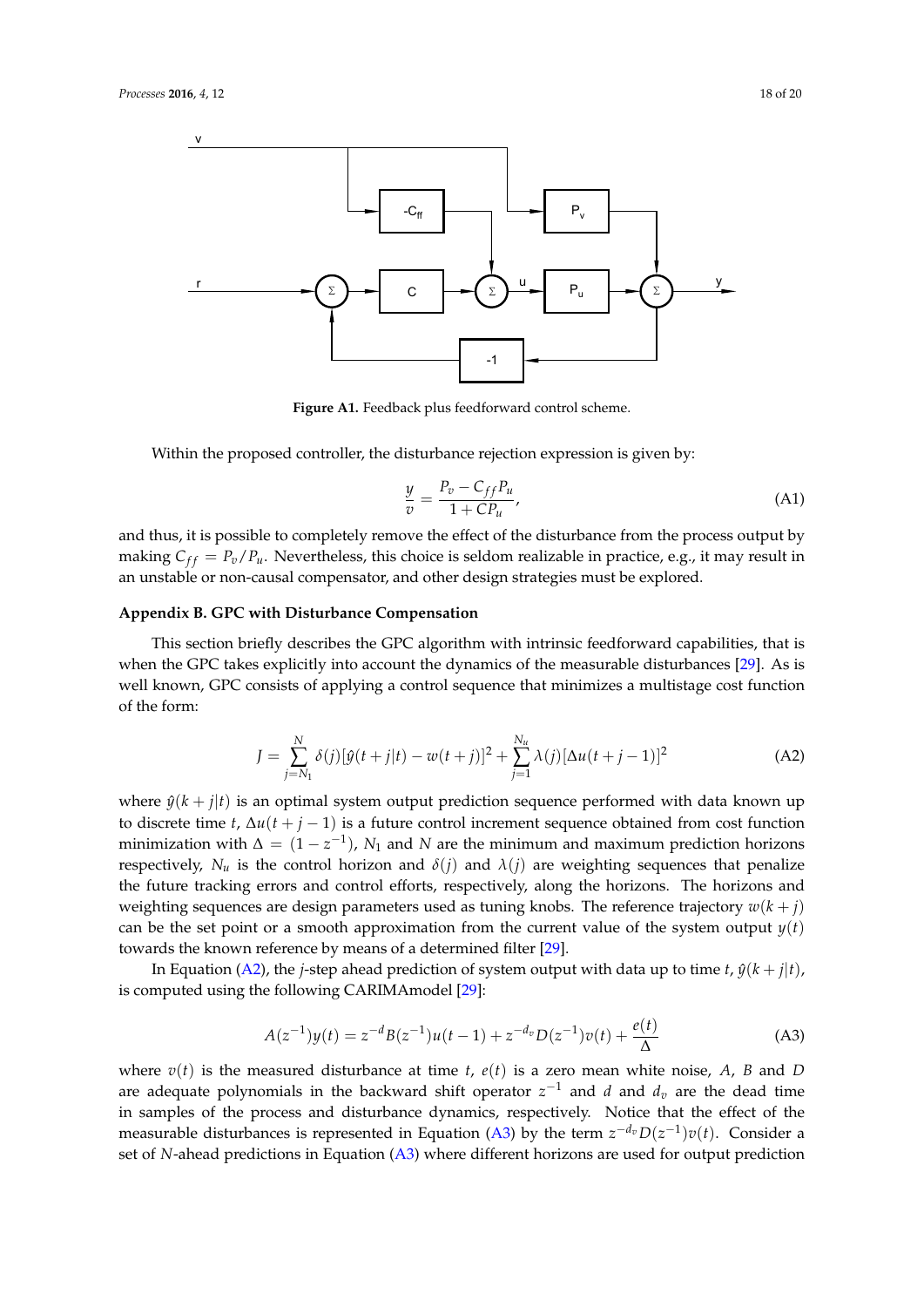and disturbance estimation, *N* and future control action, *Nu*, respectively [\[29\]](#page-19-13). Then, the following equation is obtained:

| $\hat{y}(t + d + 1 t)$<br>$\hat{y}(t + d + 2 t)$ | 80<br>81  | 0<br>80   | $\cdots$<br>$\cdots$ |                      | $\Delta u(t)$<br>$\Delta u(t+1)$ |      | $\Delta v(t+1)$<br>$\Delta v(t+2)$ | $f_1$<br>Ť2 |  |
|--------------------------------------------------|-----------|-----------|----------------------|----------------------|----------------------------------|------|------------------------------------|-------------|--|
| $=$<br>$\hat{y}(t+d+j t)$                        | $g_{i-1}$ | $g_{i-2}$ | $\cdots$             | 80                   | $\Delta u(t+j-1)$                | $+H$ | $\Delta v(t+j)$                    | $f_i$       |  |
| $\hat{y}(t+d+N t)$                               | $g_{N-1}$ | $g_{N-2}$ |                      | $\cdots$ $g_{N-N_u}$ | $\Delta u(t+N_u-1)$              |      | $\Delta v(t+N)$                    | $f_N$       |  |
|                                                  |           | G         |                      |                      |                                  |      | $\mathbf{v}$                       |             |  |

where  $g_0 \nvert g_0 \nvert g_1$  are the step response coefficients of the system, **H** is a matrix, including the coefficients of the system step response to the disturbance, and  $f_1 \dots f_N$  the free response values of the system. In some cases, when disturbances are related to the process load, future values are known. In other cases, they can be predicted using trends or other means. If this is the case, the term corresponding to future deterministic disturbance can be computed. If the future load disturbances are supposed to be constant and equal to the last measured value (*i.e.*,  $v(t + j) = v(t)$ ), then  $\Delta v(t + j) = 0$ , and the second term of this equation vanishes.

#### **References**

- <span id="page-18-0"></span>1. Åström, K.; Hägglund, T. *Advanced PID Control*; ISA Press: Research Triangle Park, Durham, NC, USA, 2006.
- <span id="page-18-1"></span>2. Guzmán, J.L.; Hägglund, T. Simple tuning rules for feedforward compensators. *J. Process Control* **2011**, *21*, 92–102.
- <span id="page-18-2"></span>3. Pawlowski, A.; Guzmán, J.L.; Normey-Rico, J.E.; Berenguel, M. Improving feedforward disturbance compensation capabilities in Generalized Predictive Control. *J. Process Control* **2012**, *22*, 527–539.
- <span id="page-18-3"></span>4. Pawlowski, A.; Fernández, I.; Guzmán, J.L.; Berenguel, M.; Acién, F.G.; Normey-Rico, J.E. Event-based predictive control of pH in tubular photobioreactors. *Comput. Chem. Eng.* **2014**, *65*, 28–39.
- <span id="page-18-4"></span>5. Veronesi, M.; Visioli, A. Automatic tuning of feedforward controllers for disturbance rejection. *Ind. Eng. Chem. Res.* **2014**, *57*, 2764–2770.
- <span id="page-18-5"></span>6. Hast, M.; Hägglund, T. Design of optimal low-order feedforward controllers. In Proceedings of the 2nd IFAC Conference on Advances in PID Control, Brescia, Italy, 28–30 March 2012.
- <span id="page-18-6"></span>7. Seborg, D.E.; Edgar, T.E.; Mellichamp, D.A. *Process Dynamics and Control—2nd Edition*; Wiley: Cambridge, MA, USA, 2004.
- <span id="page-18-7"></span>8. Shinskey, F.G. *Process Control Systems—Application, Design, and Tuning*; McGraw-Hill: New York, NY, USA, 1996.
- <span id="page-18-8"></span>9. Nisenfeld, A.; Miyasak, R. Applications of feedforward control to distillation columns. *Automatica* **1973**, *9*, 319–327.
- <span id="page-18-9"></span>10. Coughanowr, D.R. *Process Systems Analysis and Control*; McGraw-Hill: New York, NY, USA, 1991.
- <span id="page-18-10"></span>11. Brosilow, C.; Joseph, B. *Techniques of Model-Based Control*; Prentice Hall: Upper Saddle River, NJ, USA, 2012.
- <span id="page-18-11"></span>12. Isaksson, A.; Molander, M.; Modén, P.; Masko, T.; Starr, K. Low-order feedforward design optimizing the closed-loop response. In Proceedings of the Pan-Pacific Conference on Control Systems. Vancouver, BC, Canada, 16–18 June, 2008.
- <span id="page-18-12"></span>13. Adam, E.J.; Marchetti, J.L. Designing and tuning robust feedforward controllers. *Comput. Chem. Eng.* **2004**, *28*, 1899–1911.
- <span id="page-18-13"></span>14. Rodríguez, C.; Normey-Rico, J.E.; Guzmán, J.L.; Berenguel, M. Robust design methodology for simultaneous feedforward and feedback tuning. *IET Control Theory Appl.* **2016**, *10*, 84–94.
- <span id="page-18-14"></span>15. Vilanova, R. Feedforward control for uncertain systems. Internal model control approach. In Proceedings of the IEEE Conference on Emerging Technologies and Factory Automation, 2007, Petras, Greece, 25–28 September 2007.